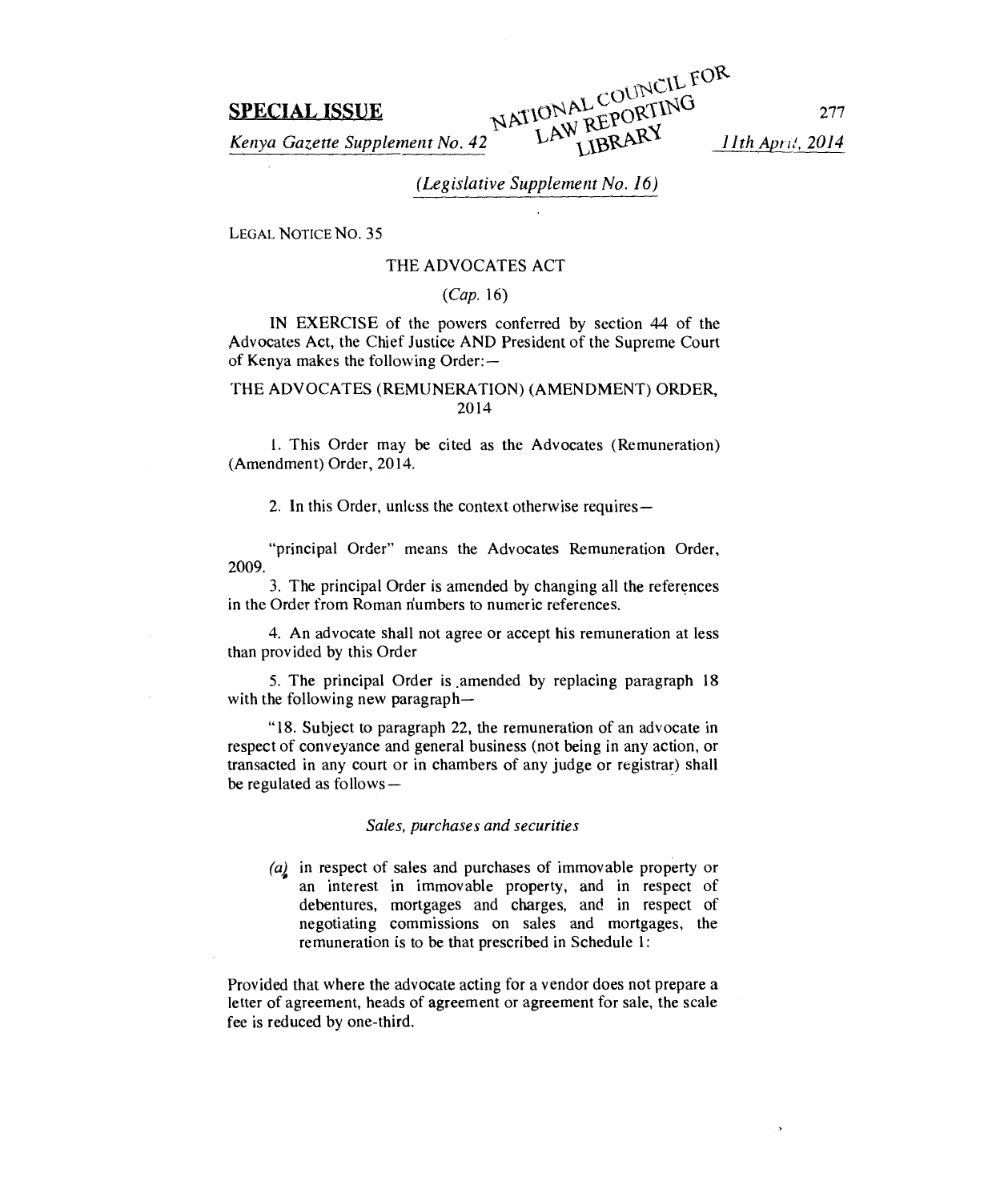*Leases and agreements for lease of land* 

(b) In respect of leases, agreements for lease or conveyances reserving rents or agreements for the same, the remuneration is to be that prescribed in Schedule 2.

*Companies formations, incorporations and registrations* 

(c) In respect of business in connection with the formation, incorporation and registration of a company, the remuneration is to be that prescribed in Schedule 3.

# *Trademarks*

(d) In respect of business in connection with the registration of and proceedings concerning trademarks, the remuneration is to be that prescribed in Schedule 4.

### *Estates*

(e) In respect of business in connection with probate and the administration of estates, the remuneration is to be that prescribed in Schedule 10.

*Uncompleted transactions and other business* 

(f) In respect of any business referred to in this paragraph which is not completed, and in respect of other deeds or documents, including settlements, deeds of gift *inter vivos,* assents and instruments vesting property in new trustees, and any other business of a non-contentious nature, the remuneration which has otherwise not been provided for, the remuneration is to be that prescribed in Schedule 5.

### *Patents, designs and utility models*

(g) In respect of business in connection with the registration of patents, designs and utility models as well as proceedings concerning patents, designs and utility models, the remuneration is to be that prescribed in Schedule 12."

6. The principal Order is amended by inserting a new paragraph immediately after paragraph  $51C$  as follows—

"Subject to paragraph 22, *the* remuneration applicable 4o proceedings before Tribunals other than those under schedules 8 and 9 of this Order except where otherwise prescribed under the Act setting up the Tribunal, is that set out in Schedule 11."

7. The principal Order is amended by deleting all Schedules and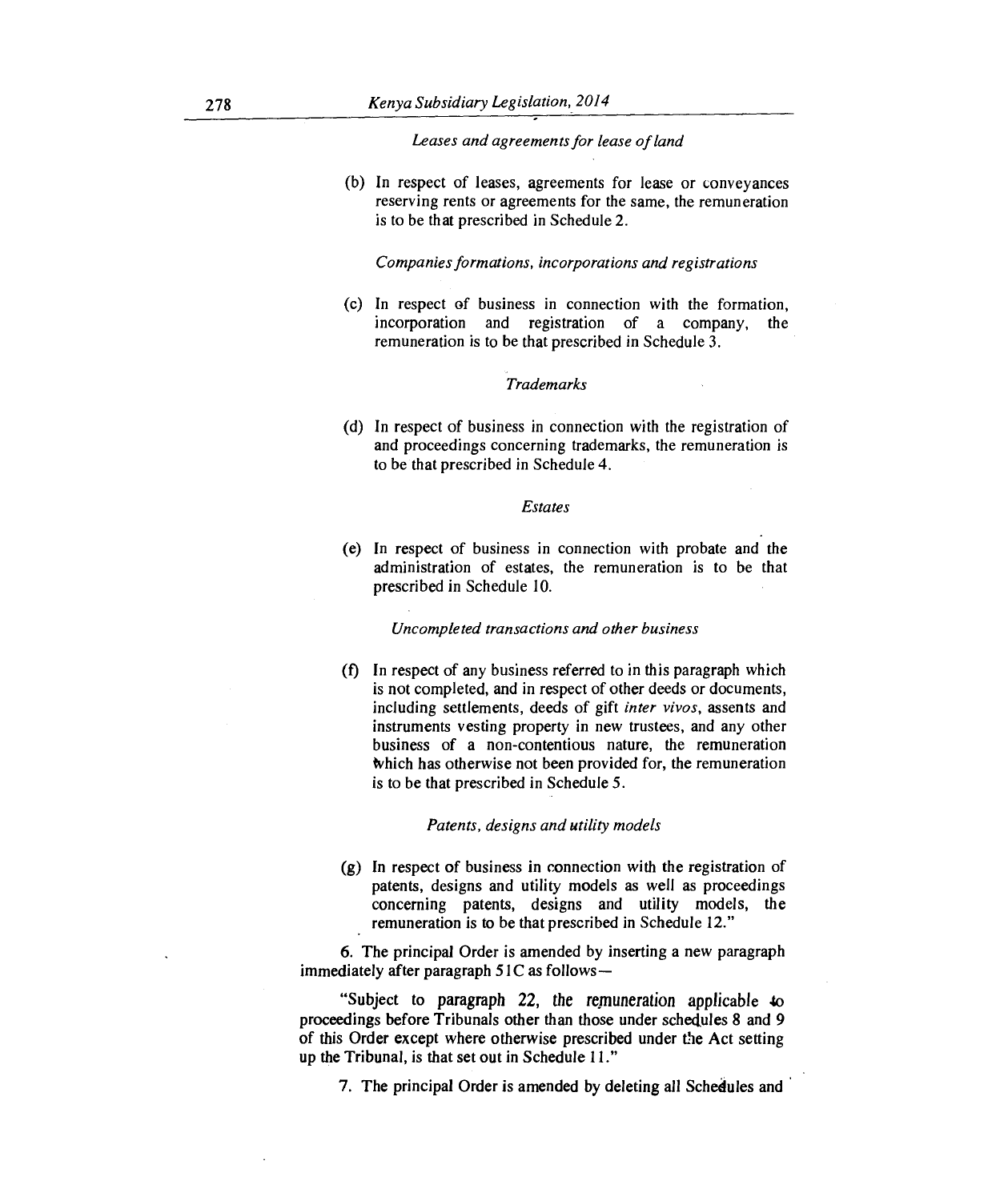substituting therefor the following new Schedules—

# SCHEDULE 1 FIRST SCALE

# 1. SCALE FEES ON SALES AND PURCHASES AFFECTING LAND REGISTERED IN ANY REGISTRY

### *Vendor's Advocate and Purchaser's Advocate*

The scale fee shall be calculated cumulatively on the basis of the consideration or value of the subject matter as follows —

- (i) from Kshs. 1 to Kshs. 5,000,000, 2% of the consideration or the value of the subject matter or Kshs. 35,000 whichever is higher.
- (ii) from Kshs. 5,000,001 to Kshs. 100,000,000, the fee prescribed in (i) plus 1.5% of the balance.
- (iii) from Kshs.100,000,001 to Kshs. 250,000,000, the fee prescribed in (ii) plus. 1.25 % of the balance.
- (iv) from Kshs. 250,000,001 to Kshs.1,000,000,000, the fee prescribed in (iii) plus 1% of the balance
- (v) in respect of an amount where the consideration or value is more than Kshs.1,000,000,000, the fee set out in (iv) plus 0.1% of the balance.

### SECOND SCALE

- 2. SCALE FEES ON DEBENTURES, MORTGAGES OR CHARGES AFFECTING LAND REGISTERED IN ANY REGISTRY
- (a) In this paragraph, "security" means:
	- (i) any mortgage or charge of land (including an equitable or charge by deposit of documents of title); or
	- (ii) any debenture of any nature creating a security.
- *(b) Advocate for the grantee: scale fee on the creation of a security*

The scale fee for the creation of a security payable to the advocate for the grantee of the security shall be calculated cumulatively on the basis of the consideration or the value of the subject matter as follows-

- $(i)$  from Kshs.1 to Kshs. 2,500,000, 2% of the consideration or the value of the subject matter or Kshs. 28,000 whichever is higher.
	- (ii) from Kshs.2,500,001 to Kshs. 5,000,000, the fee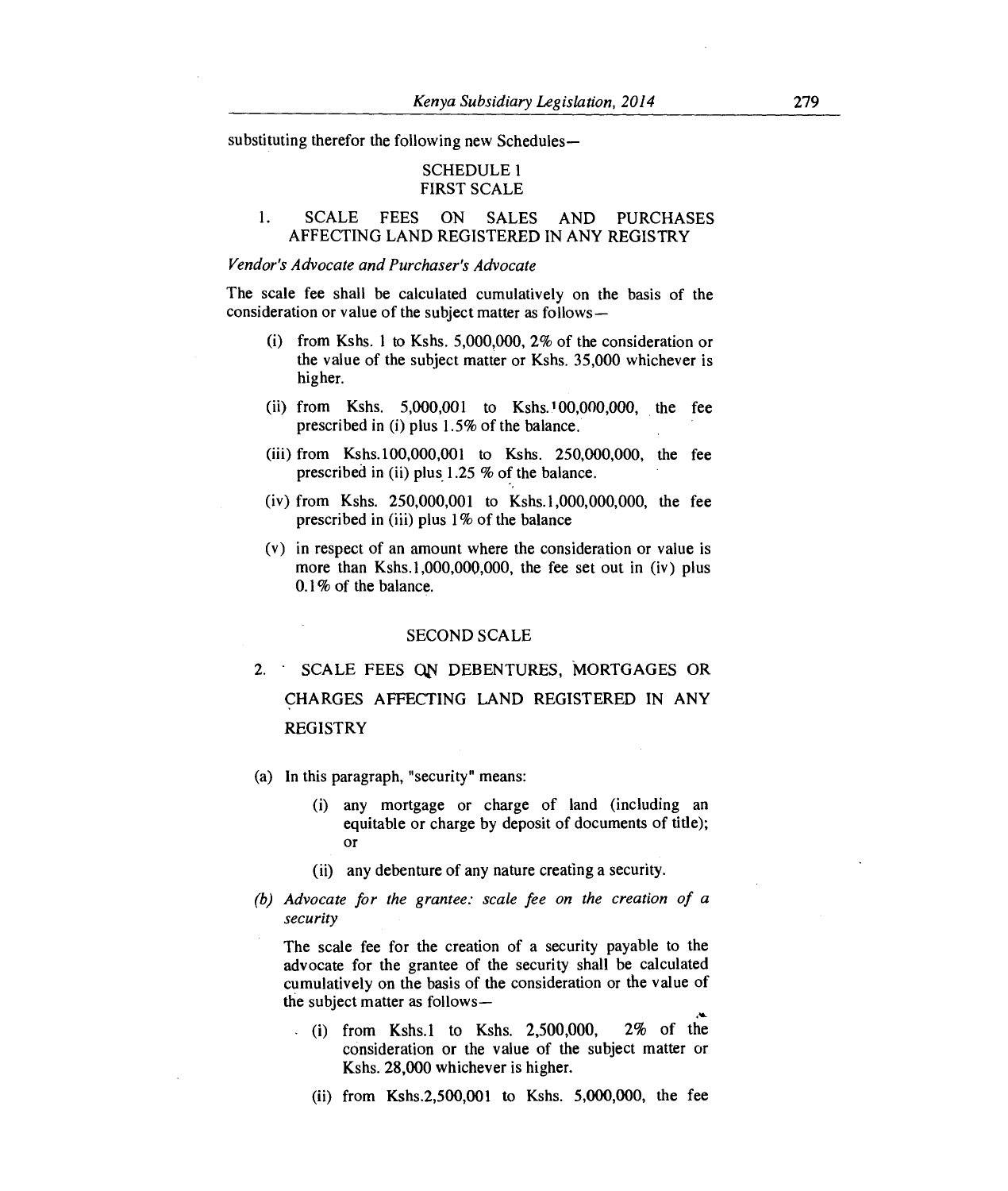prescribed in (i) plus 1.75% of the balance.

- (iii) from Kshs. 5,000,001 to Kshs.lO0,000,000, the fee prescribed in (ii) plus 1% of the balance.
- (iv) from Kshs.100,000,001 to Kshs.250,000,000, the fee prescribed in (iii) plus 0.75% of the balance.
- (v) from Kshs. 250,000,001 to Kshs. 1,000,000,000, the fee prescribed in (iv) plus 0.15% of the balance.
- (vi) in respect of an amount where the consideration or value is more than Kshs.1,000,000,000, the fee set out in  $(v)$  plus 0.1% of the balance.
- *(c) Advocate for the grantee: scale fee on the discharge of a security*

The scale fee payable to the advocate for the grantee of the security for the reconveyance, reassignment or discharge of a security shall be—

- (i) where there is an undertaking required for the redemption of all or part of the secured debt, 25% of the scale fee set out under sub-paragraph (b) subject to a minimum fee of Kshs.15,000.
- (ii) where there is no undertaking required for the redemption of all or part of the secured debt, 15% of the scale fee set out under sub-paragraph (b) subject to a minimum fee of Kshs.10,000.
- *(d) Advocate for the grantor: Scale fee on the creation of a Security*

The scale fee for the creation of a security payable to the advocate for the grantor of the security shall be 50% of the scale fee set out in sub-paragraph (b) above.

*(e) Advocate for the grantor: Scale fee on the discharge of a Security* 

The scale fee payable to the advocate for the grantor of the security for the reconveyance, reassignment or discharge of a security shall be 25% of the scale fee set out under sub-paragraph (b) subject to a minimum fee of Kshs.15,000.

### *Notes.*

1. (a) The scale fees for the creation of an equitable mortgage by deposit of documents or a memorandum of charge by deposit of title shall be 50% of the fees specified in paragraphs (b) to (e) subject to a *minimum* fee of Kshs. 12,500.

(b) The scale fees for the creation of a discharge of equitable mortgage shall be 15% of the fees specified in paragraphs (b) to (e) above subject to a *minimum* of Kshs.10,000 but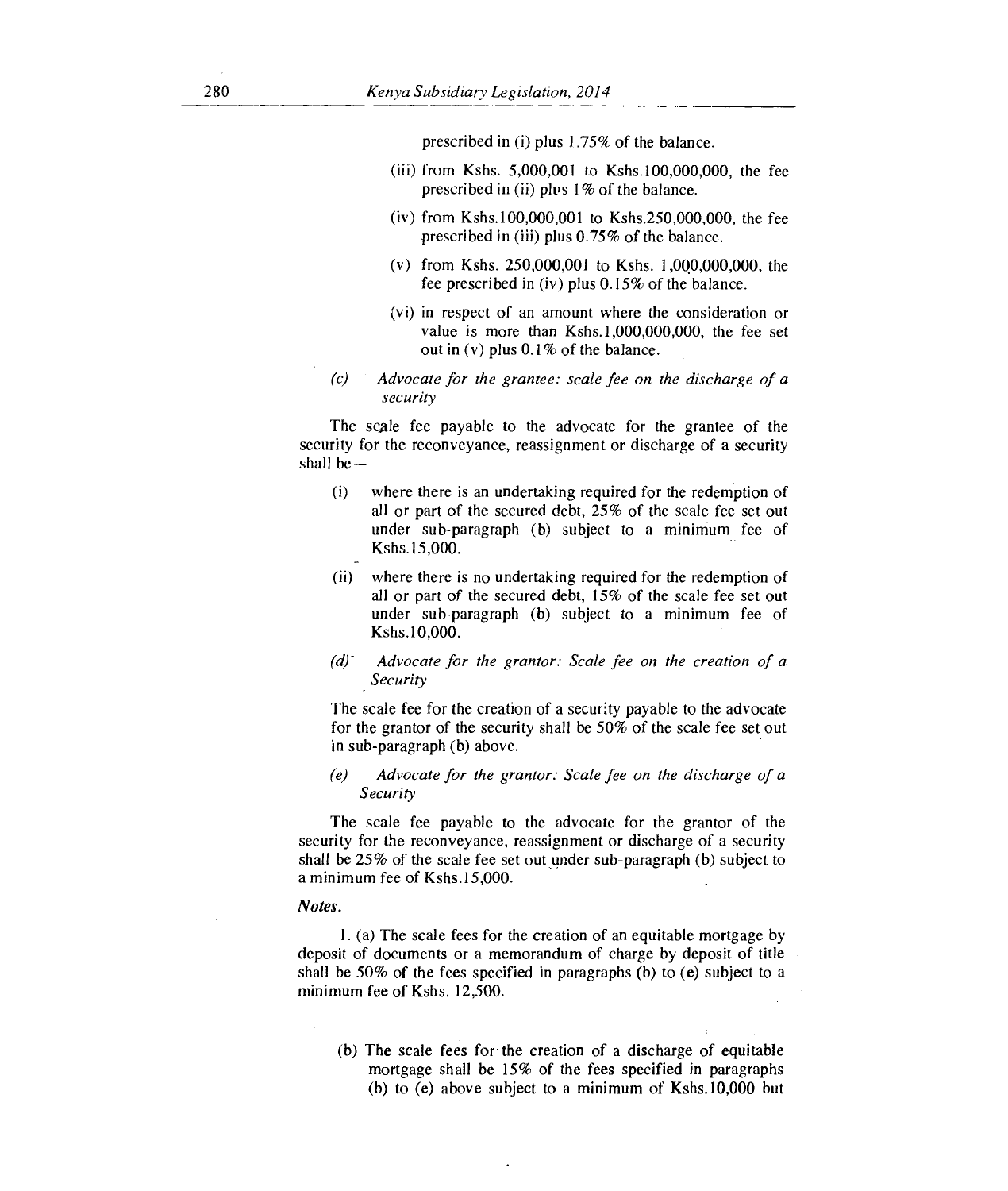### subject to a maximum of Kshs. 42,000

2. The fee on a single debenture of any nature not creating a security shall be calculated under Schedule 5 according to time, complexity and responsibility.

3. Where one advocate represents both the grantee and the grantor of a security, he shall charge the scale fee payable to the advocate for the grantee of the security and one half of the scale fee payable to the advocate for the grantor of the security.

5. Subject to paragraph 23A of the Order, where two or more securities are created, whether contemporaneously or subsequently, in favour of the same grantee to secure the same or a lower amount, then the fee payable shall be the full prescribed fee in respect of the principal security plus 25% of the prescribed scale fee for the first additional security and 10% for each subsequent additional security.

6. Where a mortgage or charge comprises more than one immoveable property, a sum equivalent to 10% of the prescribed fee shall be charged in respect of the second immoveable property and a sum equivalent to 5% of the prescribed fee shall be charged in respect of the third and each subsequent immoveable property.

7. Where a security is created by more than one grantor in favour of the same grantee to secure the same amount, then the fee payable shall be the full prescribed fee in respect of the first grantor and a sum equivalent to 5% of the prescribed fee in respect of each grantor thereafter, the total fees to be divided equally between the grantors unless otherwise agreed by all the grantors in writing.

8. Where a security is created by in favour of more than one grantee, no addition shall be made to the prescribed fee.

9. Unless otherwise agreed by the parties in writing, the grantor of a security shall pay the fees of the advocate for the grantee as well as the fees of its own advocate.

### THIRD SCALE

3. For negotiating a sale of property by private treaty or loan secured by mortgage—

On the first KSh. 200,000 per KSh. 2,000

KSh. 112

Over KSh. 200,000 to KSh. 600,000 per KSh. 2,000

KSh. 52

Over KSh. 600,000 per KSh. 2,000

KSh. 30

### *Notes*

1. In calculating fees payable under scales 1, 2 or 3, a fraction of KSh. 2,000 up to and including KSh. 1,000 shall be accounted as one-half but over KSh.1,000 shall be accounted as a whole unit of calculation.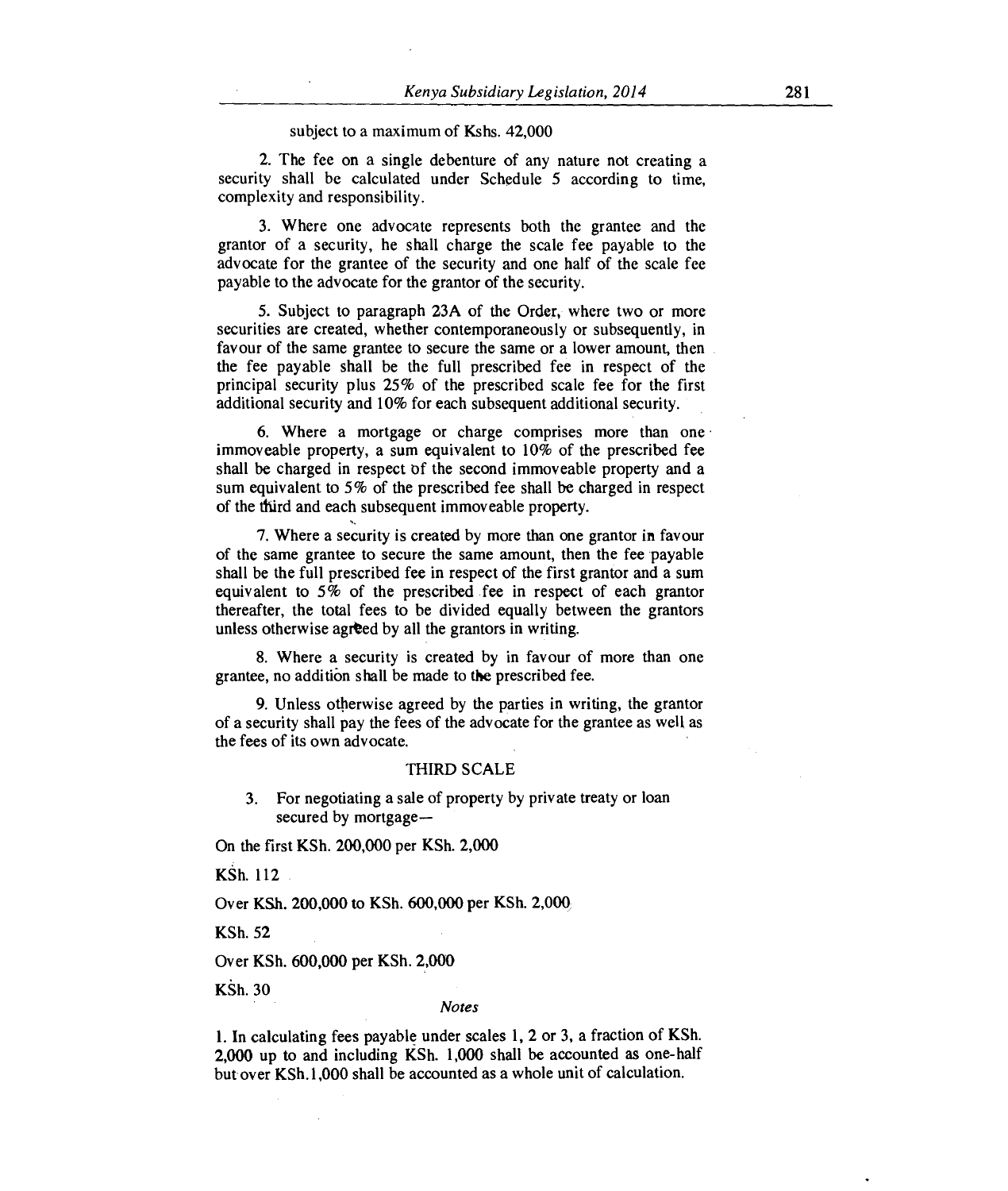2. In scales 1, 2 and 3-

(a) "mortgage" includes a conveyance, assignment or other assurance, or an agreement to convey, assign or otherwise assure the immovable property or any estate, interest or other right therein to secure the payment of moneys;

(b) "charge" includes an agreement to charge immovable property or any estate, interest or other right therein to secure the payment of moneys; and

(c) neither "mortgage" nor "charge" includes a memorandum of equitable mortgage by deposit of documents or a memorandum of charge by deposit of title or an agreement exclusively collateral thereto unless the collateral agreement or covenant to execute a' mortgage or charge at some future time or when called upon.

### SCHEDULE 2

# SCALE OF CHARGES FOR THE PREPARATION OF LEASES, AGREEMENTS, FOR LEASES AND TENANCY AGREEMENTS AT A RACK RENT

1. Scale fees to the advocate preparing, settling and completing lease or agreement and counterpart shall be calculated on the basis of the annual rent reserved by the lease as follows —

- (a) From Kshs.l to Kshs. 500,000, 15% of the annual *rent* or Kshs. 20,000 whichever is higher.
- (b) From Kshs.500, 001 to Shs.3, 000,000 the fee prescribed in (a) plus 3% on the balance.
- (c) In respect of an amount where the annual rent is more than Kshs.3,000,000the fee prescribed in (a) plus 1% on the excess amount.

2. To the advocate perusing, amending and completing lease or agreement or counterpart, 50% per cent of the fees payable under 1.

### *Notes*

1. Where a varying rent is payable the amount of the annual rent means the amount of the highest rent payable under the lease or agreement.

2. In the case of extension of the term of a lease, agreement for lease or tenancy agreement capable of being effected by way of an endorsement on or annexure to the original instrument, the charge shall be calculated under Schedule 5.

3. Charges as to conveyances in fee, or for any other freehold estate reserving rent, or building leases reserving rent or other long **leases not at a rack rent, or agreement for the same respectively, shall be calculated under Schedule 5.** 

**4. Fees will be calculated on** the consideration or value of the transaction **using the percentage rate of the band within which the**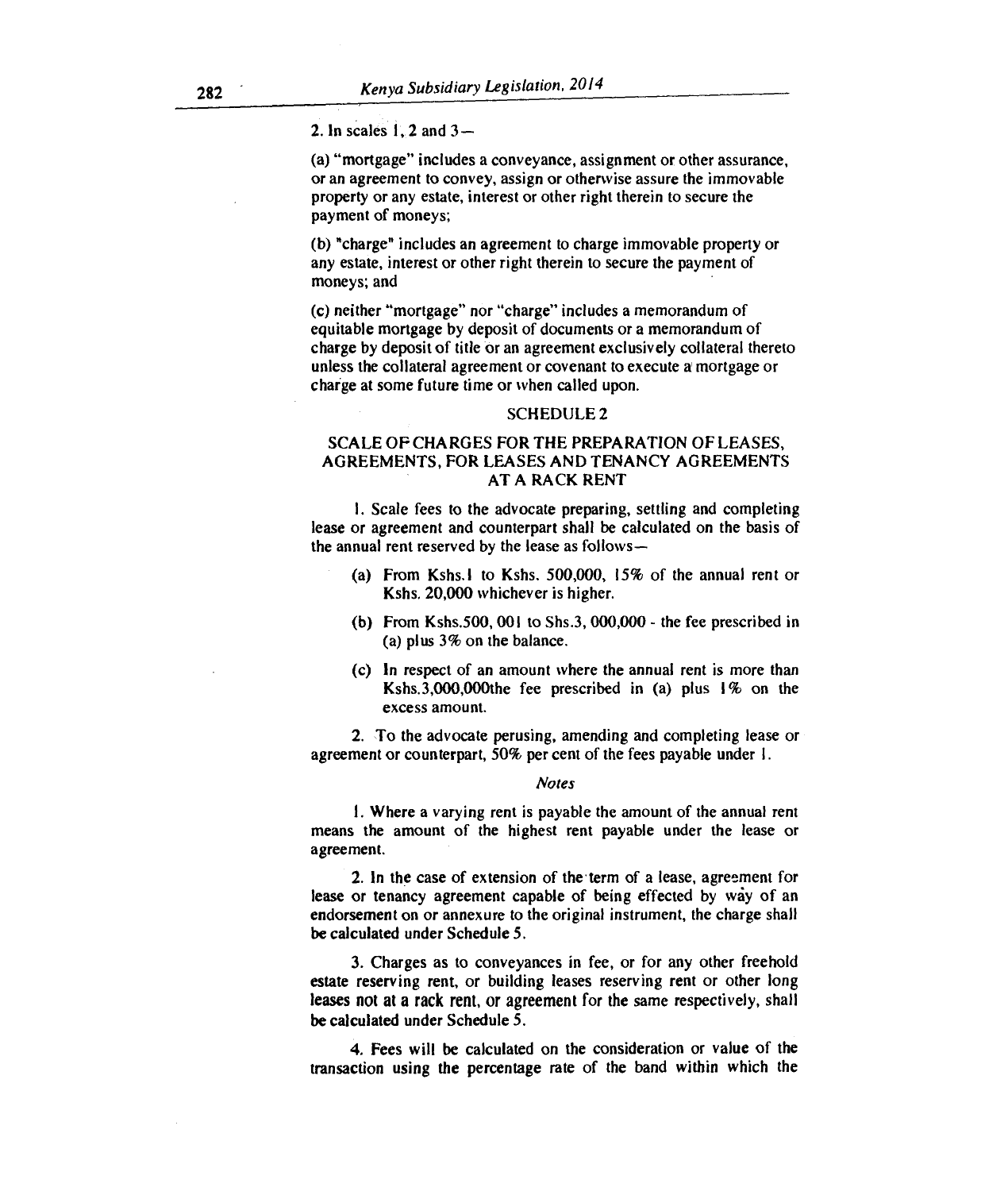**consideration lies. It shall not be cumulative.** 

## **SCHEDULE 3**

# **FORMATION, INCORPORATION AND REGISTRATION OF COMPANIES**

*1. Formation and incorporation of companies with share capital* 

**A fee calculated according to the following scales—** 

- **(a) the fee to cover taking instructions to incorporate the company;**
- **(b) drawing memorandum of association (if any);**
- **(c) preparing and lodging all necessary company forms at the Companies Registry on the incorporation of the company (but excluding any prospectus); and**
- **(d) procuring certificate of incorporation including all routine attendances and correspondence in connection therewith, whether the company is private or public, with or without share capital:**

**Such fee, taking into account the complexity and responsibility of the matter, as may be agreed between the advocate and the client but in any case not less than Kshs. 60, 000.** 

### **2.** *Registration of foreign companies*

**Such fee<sup>s</sup> taking into account the complexity and responsibility of the matter, as may be agreed between the advocate and the client but in any case not less than KSh. 60, 000.** 

### **3.** *Other company work*

**All work relating to company matters other than that for which fees are prescribed in this Schedule shall be charged under the relevant Schedule.**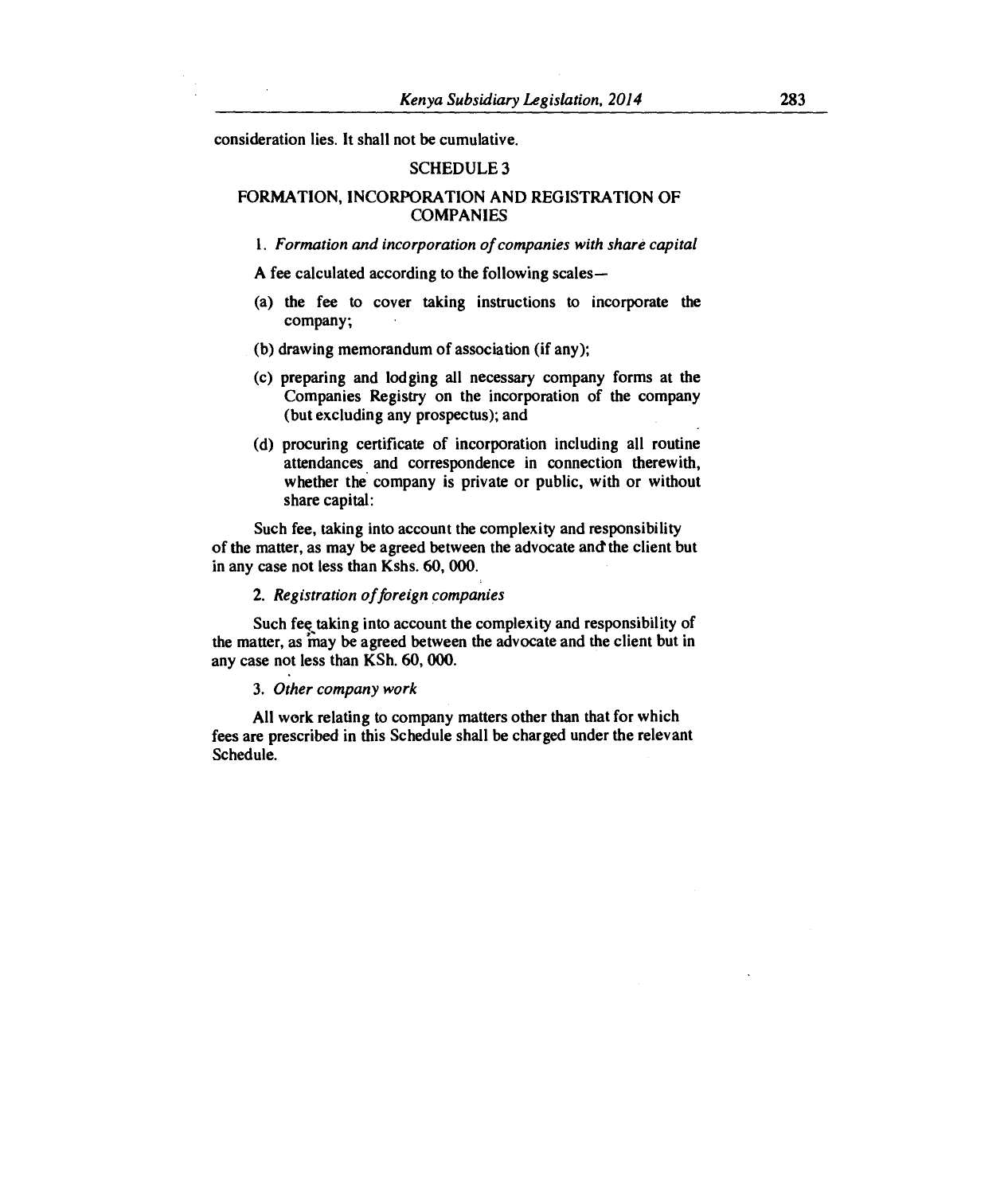# SCHEDULE 4

# TRADE MARKS

| Particulars                                                                                                                                                                                                                                                                             | KSh.   |
|-----------------------------------------------------------------------------------------------------------------------------------------------------------------------------------------------------------------------------------------------------------------------------------------|--------|
| 1. Applications                                                                                                                                                                                                                                                                         |        |
| (a) Instructions to register one trade mark in one class                                                                                                                                                                                                                                | 42,000 |
| (b) Instructions to register second and further trade marks in the<br>name of the same proprietor simultaneously per trade mark<br>in one class                                                                                                                                         | 29,000 |
| (c) Filing priority application                                                                                                                                                                                                                                                         | 4,000  |
| 2. Registered users                                                                                                                                                                                                                                                                     |        |
| (a) Instructions to file an application to enter one registered user<br>of one registered trade mark or more than one registered<br>trade mark of the same proprietor incorporated in the same<br>set of documents and subject to the same conditions and<br>restrictions in each case- |        |
| (i) for the first single registered trade mark                                                                                                                                                                                                                                          | 40,000 |
| (ii) for the second registered trade mark                                                                                                                                                                                                                                               | 18,900 |
| (iii) for the third registered trade mark and each subsequent<br>registered trade<br>mark,<br>applications<br>filed<br>being<br>simultaneously                                                                                                                                          | 12,600 |
| (iv) For the fourth and each subsequent registered trade mark<br>applications being filled simultaneously.                                                                                                                                                                              | 5,040  |
| (b) Drawing statement of case, statutory declaration in support<br>and application, depending on the amount of work involved<br>'but not less than Kshs. 9,000.                                                                                                                         |        |
| (c) Drawing registered user agreement, depending on the amount<br>of work involved but not less than Kshs. 12,000                                                                                                                                                                       |        |
| (d) Instructions to file an application under section $31(8)(b)$ for<br>cancellation of a registered user in respect of one registered<br>trade mark or more than one registered trade mark of same<br>proprietor-                                                                      |        |
| (i) For the first or single registered trade mark                                                                                                                                                                                                                                       | 25,000 |
| (ii) For the second registered trade mark                                                                                                                                                                                                                                               | 15,000 |
| (iii) For the third registered trade mark and each subsequent<br>trade mark, application being filed simultaneously                                                                                                                                                                     | 10,000 |
| (iv) For the fourth and each subsequent trade mark,<br>applications being filed simultaneously<br>(e) Drawing application for cancellation and statement of ground,                                                                                                                     | 5,040  |

l,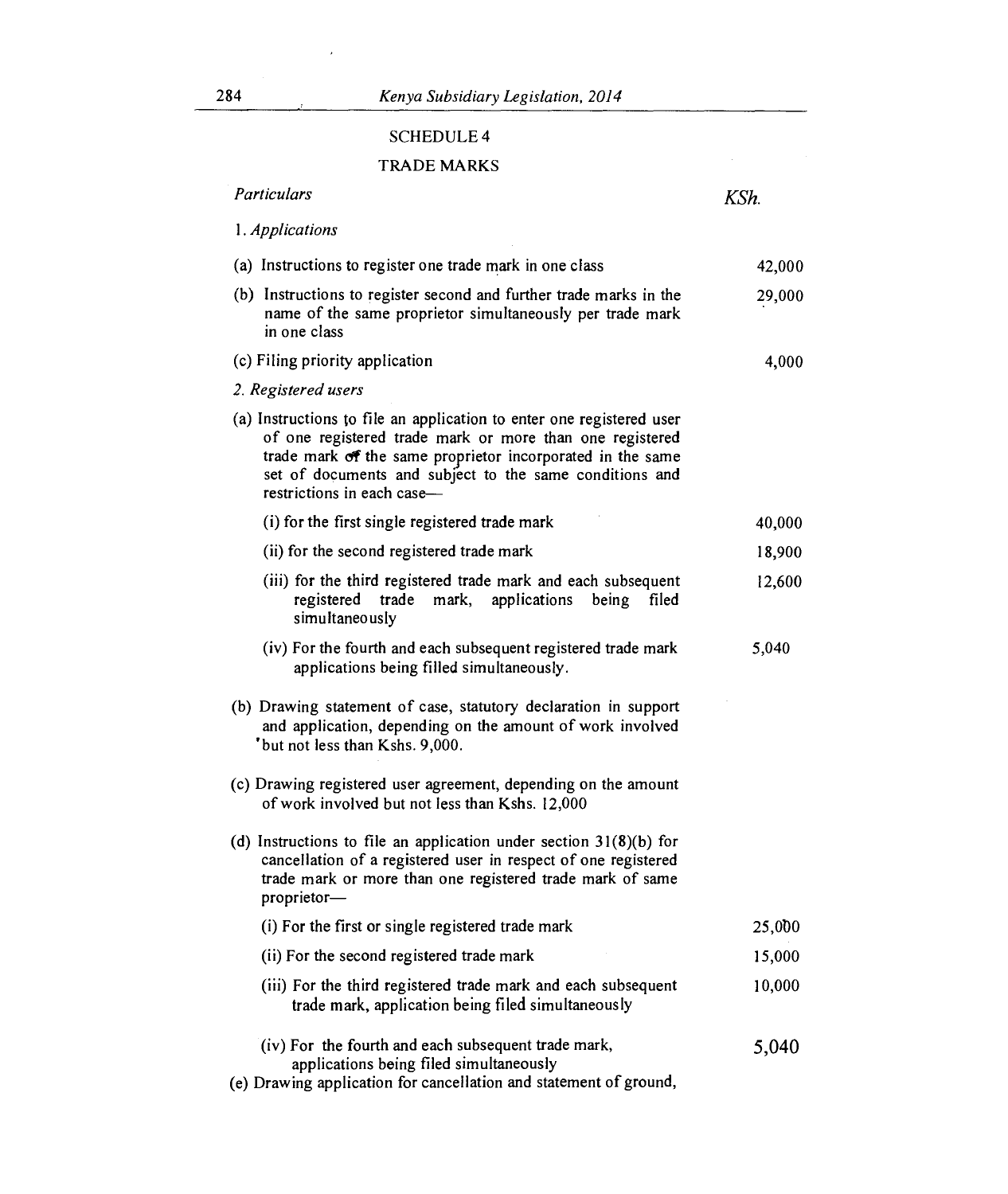depending on amount of work involved but not less than Kshs.12,500

- (t) And for each subsequent registered trade mark included in the same application for cancellation, the grounds for cancellation being the same Kshs. 5,040
- (g) Instructions to file an application for variation of terms of appointment of registered user Kshs. 6,000
- 3. *Assignments*
- (a) Instructions to file an application to register a subsequent proprietor of one registered trade mark (or more than one registered trade mark standing in the same name under the same devotion of title and filed simultaneously) with or without goodwill-

| (i) for the first registered trade mark         | 25.000 |
|-------------------------------------------------|--------|
| (ii) for the second registered trade mark       | 15,000 |
| (iii) for each subsequent registered trade mark | 12,000 |

(b) Instructions to file application for directions by the Registrar for advertisement of the assignment of trade marks in use without goodwill and attending to the advertisement thereof-

| (i) for one registered trade mark assigned                                                                                                                                                       | 25,000 |
|--------------------------------------------------------------------------------------------------------------------------------------------------------------------------------------------------|--------|
| (ii) for every other registered trade mark assigned under the<br>same devolution of title filed simultaneously                                                                                   | 20,000 |
| (c) Instructions to apply for extensions of time in which to apply<br>for directions to advertise an assignment without goodwill                                                                 | 12,600 |
| 4. Renewals                                                                                                                                                                                      |        |
| (a) Instructions to renew the registration of one trade mark in<br>one class                                                                                                                     | 25,000 |
| (b) Instructions to renew the registration of second and further<br>trade marks in the same proprietor simultaneously                                                                            | 12,600 |
| (c) Instructions to restore the registration of one trade mark in<br>one class under the provisions of rule 68 of the Trade Marks<br>Rules                                                       | 15,000 |
| 5. Change of name                                                                                                                                                                                |        |
| (a) Instructions to register change of name of the registered<br>proprietor in respect of one trade mark in one class                                                                            | 10,000 |
| (b) Instructions to register change of name of the registered<br>proprietor in respect of second and further trademarks<br>simultaneously for each change of name per trade mark in one<br>class | 10,800 |
| 6. Change of address                                                                                                                                                                             |        |
| (a) Instructions to register change of address of the registered<br>proprietor in respect of one trade mark in one class                                                                         | 10,000 |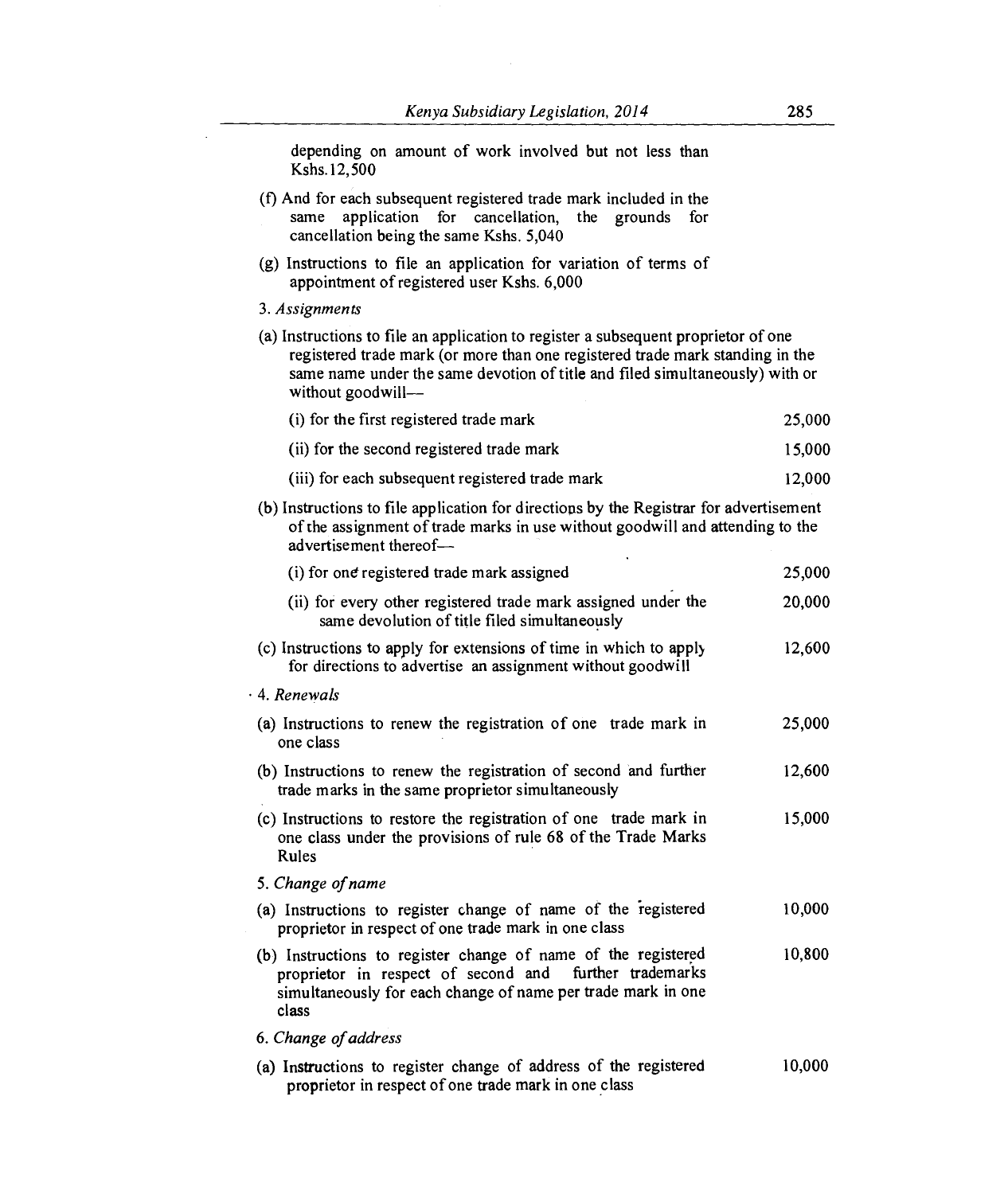$\ddot{\phantom{a}}$ 

| (b) Instructions to register change of address of the registered<br>proprietor in respect of second and further trademarks<br>simultaneously for each change of address per trade mark in<br>one class                                                                                                                                                                                                                                                                                                                                                                                                  | 5,040  |
|---------------------------------------------------------------------------------------------------------------------------------------------------------------------------------------------------------------------------------------------------------------------------------------------------------------------------------------------------------------------------------------------------------------------------------------------------------------------------------------------------------------------------------------------------------------------------------------------------------|--------|
| 8. Searches and copies                                                                                                                                                                                                                                                                                                                                                                                                                                                                                                                                                                                  |        |
| (a) Attendances to search a registered trade mark at the registry and advising<br>thereon $by-$                                                                                                                                                                                                                                                                                                                                                                                                                                                                                                         |        |
| (i) An advocate                                                                                                                                                                                                                                                                                                                                                                                                                                                                                                                                                                                         | 5,000  |
| (ii) Unqualified employee                                                                                                                                                                                                                                                                                                                                                                                                                                                                                                                                                                               | 2,000  |
| (b) Instructions to obtain Registrar's preliminary advice on Form<br>T.M. 27 or T.M. 28 including drawing the prescribed form                                                                                                                                                                                                                                                                                                                                                                                                                                                                           | 5,000  |
| (c) Instructions to obtain registry certified copies of documents—                                                                                                                                                                                                                                                                                                                                                                                                                                                                                                                                      |        |
| (i) One copy of any document                                                                                                                                                                                                                                                                                                                                                                                                                                                                                                                                                                            | 2,940  |
| (ii) Second and additional copies of same document obtained<br>simultaneously                                                                                                                                                                                                                                                                                                                                                                                                                                                                                                                           | 882    |
| 9. Opposition and rectification proceedings                                                                                                                                                                                                                                                                                                                                                                                                                                                                                                                                                             |        |
| (a) Instruction to enter opposition or to defend opposition<br>proceedings or to apply for rectification or to defend<br>proceedings where<br>rectification<br>such<br>opposition<br><b>OF</b><br>proceedings are conducted before the Registrar, such fee as<br>the taxing officer may decide taking into consideration the<br>nature and importance of the opposition or rectification, the<br>value of the trade mark to the parties concerned, the amount of<br>evidence filed and the time required for the proceedings and<br>all other relevant circumstances but not less than Kshs.<br>210,000 |        |
| (b) Attendance before the Registrar conducting opposition or<br>rectification proceedings every whole day                                                                                                                                                                                                                                                                                                                                                                                                                                                                                               | 16,464 |
| (c) Attendance before the Registrar conducting opposition or<br>rectification proceedings every half-day or part thereof                                                                                                                                                                                                                                                                                                                                                                                                                                                                                | 8,232  |
| (d) On interlocutory matters, taking judgment, etc. every 15<br>minutes or part thereof                                                                                                                                                                                                                                                                                                                                                                                                                                                                                                                 | 1,127  |
| (e) On taxation of bill of costs for every 15 minutes or part<br>thereof                                                                                                                                                                                                                                                                                                                                                                                                                                                                                                                                | 1,127  |
| 10. Miscellaneous matters                                                                                                                                                                                                                                                                                                                                                                                                                                                                                                                                                                               |        |
| (a) Instructions to advise on registrability of a mark or on a point<br>of law or practice, such fee as may be reasonable in the<br>circumstances but not less than Kshs. 7,500                                                                                                                                                                                                                                                                                                                                                                                                                         |        |
| (b) Attendance on the Registrar for filing papers every 15<br>minutes or part thereof-                                                                                                                                                                                                                                                                                                                                                                                                                                                                                                                  |        |
| (i) For argument                                                                                                                                                                                                                                                                                                                                                                                                                                                                                                                                                                                        | 2,100  |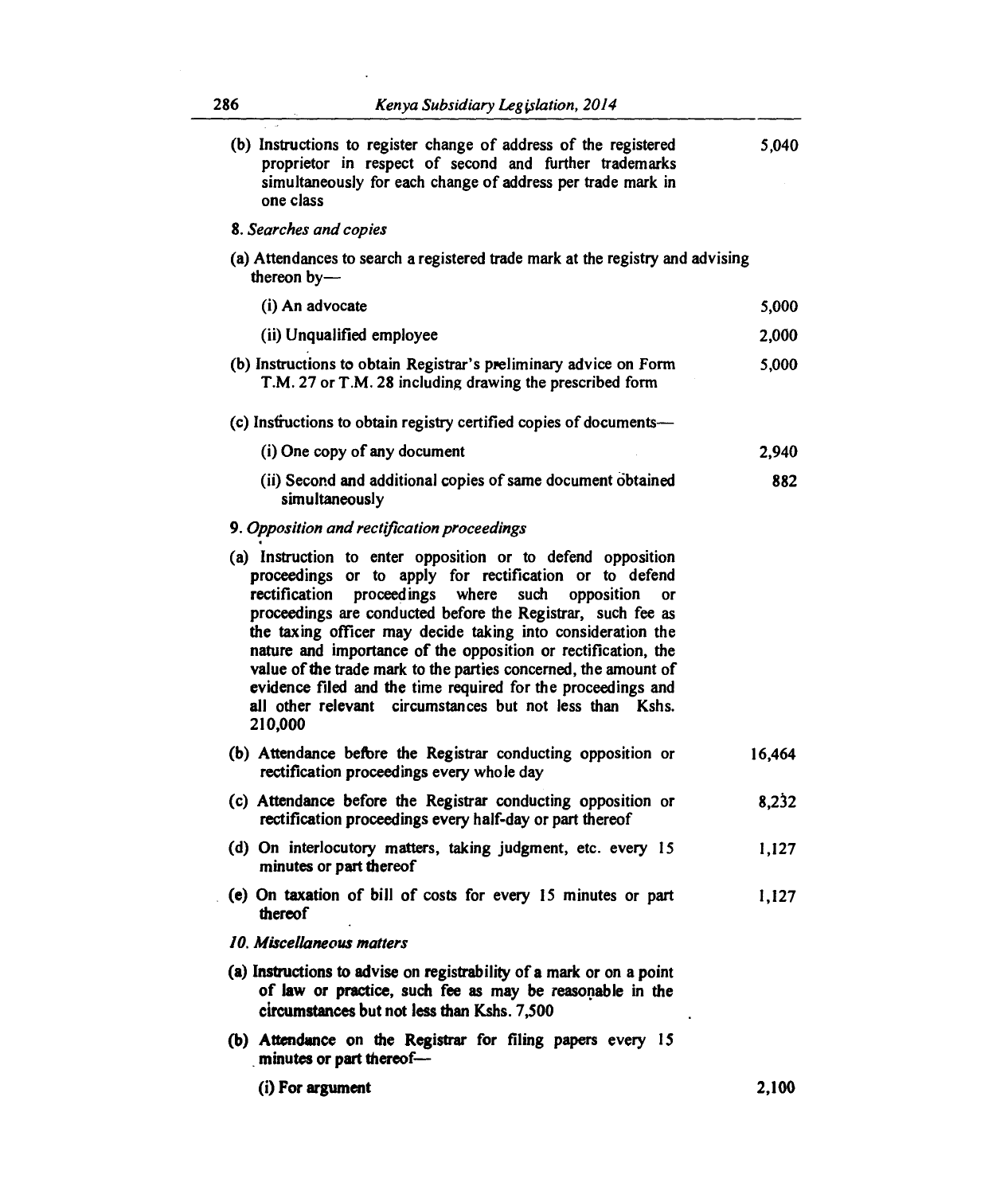| (ii) For filing papers                                                                                                                                                                               | 588   |
|------------------------------------------------------------------------------------------------------------------------------------------------------------------------------------------------------|-------|
| (c) Correspondence where charged for separately (see the note to this part of this<br>schedule)—                                                                                                     |       |
| (i) Per letter                                                                                                                                                                                       | 294   |
| (ii) Per folio                                                                                                                                                                                       | 176   |
| (d) Receiving and perusing letters, documents, pleadings, statutory declarations,<br>$etc.$ —–                                                                                                       |       |
| (i) Per letter                                                                                                                                                                                       | 117   |
| (ii) Per folio                                                                                                                                                                                       | 70    |
| (e) Perusing documents, pleadings, statutory declarations, etc., to<br>be charged for as for perusals at Item 8 (a) of schedule 6.                                                                   | 1.127 |
| (f) All other necessary attendances (including attendances to take<br>minutes of evidence of witnesses other than the party for<br>whom the Advocate is acting), per quarter hour or part<br>thereof | 1.127 |
| (g) Applying to the Registrar for an extension of time                                                                                                                                               | 1.000 |

*Notes.* 

**The fees in items 1, 2, 3, 4, 5, 6, 7 and 8 are inclusive, unless otherwise provided, of drawing statutory forms and authorization of agent as necessary, and of all necessary routine correspondence with and attendances at the registry and correspondence with the client, but they do not cover additional matters shown in items 9 and 10 and work occasioned by objections or queries by the Registrar or third parties or by any other complication or unusual delay, which matters shall be charged for separately on time basis.** 

## **SCHEDULE 5**

# **FEES IN RESPECT OF BUSINESS THE REMUNERATION FOR WHICH IS NOT OTHERWISE PRESCRIBED OR WHICH HAS BEEN THE SUBJECT OF AN ELECTION UNDER PARAGRAPH 22**

# **PART I—AGREED HOURLY RATE**

**1.Fees to be assessed under this Schedule may either be charged in accordance with paragraph 2 of this Part or assessed in accordance with Part II.** 

**2. An advocate may charge his fees at such hourly rate or rates as may be agreed with his client from time to time.** 

# **PART II—ALTERNATIVE METHOD OF ASSESSMENT**

### **1. INSTRUCTIONS**

Ź

**Such fee for instructions as, having regard to the care and labour required, the number and length of the papers to be perused, the nature or importance of the matter, the amount or value of the subject matter involved, the interest of the parties, complexity of the matter and all other circumstances the case, may be fair and reasonable, but so that due alloviances shall be given in the instruction fees for other charges raised under this Schedule.**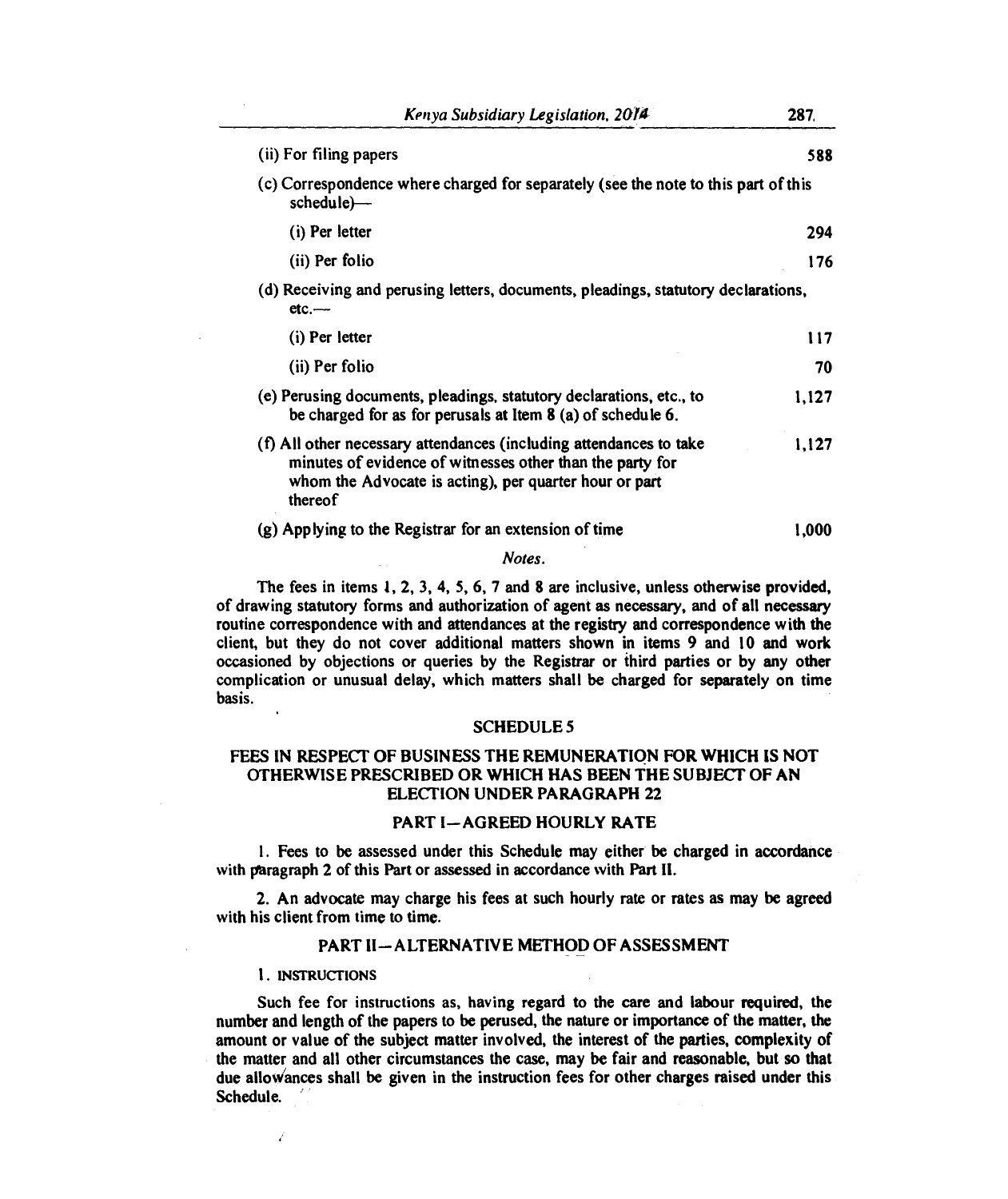$V$ chc

2. DRAWING AND PERUSING, ETC.

|                                         |                                                                | IJ 2112.   |
|-----------------------------------------|----------------------------------------------------------------|------------|
| For drawing                             |                                                                | 250        |
| For engrossing                          |                                                                | 50         |
| For fair copying                        |                                                                | 30         |
| For perusing                            |                                                                | 70         |
| 3. ATTENDANCE                           |                                                                |            |
|                                         | In ordinary cases per 15 minutes or part thereof               | 1,000      |
| thereof                                 | On routine telephone calls within Kenya for 15 minutes or part | 150        |
| above charges for any special reason.   | In other cases the taxing officer may increase or diminish the |            |
| 4. TIME ENGAGED                         |                                                                |            |
| done per for 15 minutes or part thereof | Where charge is so based in lieu of charges per item of work   | 7,000      |
| 5. CORRESPONDENCE                       |                                                                |            |
| Letters                                 |                                                                | 300        |
| Or per folio                            |                                                                | <b>200</b> |
| Receiving and perusing letters          |                                                                | 150        |
| Or per folio                            |                                                                | 70         |
|                                         |                                                                |            |

6. OPINIONS

 $\hat{\Omega}$ 

For formal written opinion, such fee as may be reasonable in the circumstances, having regard to the same considerations as set out above for the assessment of instructions, but not less than Kshs. 35,000.

### JOURNEY FROM HOME

For every day of not less than seven hours employed in 15,000 travelling

Where a lesser time than seven hours is so employed, per hour 2,500

The taxing officer may increase or diminish the above fee for any special reason.

# 7. DEBT COLLECTION

In respect of non-contentious debt collection matters an advocate may enter into a general agreement with a client to charge therefor upon the following inclusive scale in lieu of charging per item for work done, but—

- (a) where not more than one letter of demand has been written the scale shall be reduced by one-half, subject to a minimum fee of Kshs.1, 000; or
- (b) where the letter of demand is followed by the institution of proceedings at the instance of the same advocate the scale does not apply and fee shall be as prescribed in paragraph 5 of this Schedule or under Schedule 6 or Schedule 7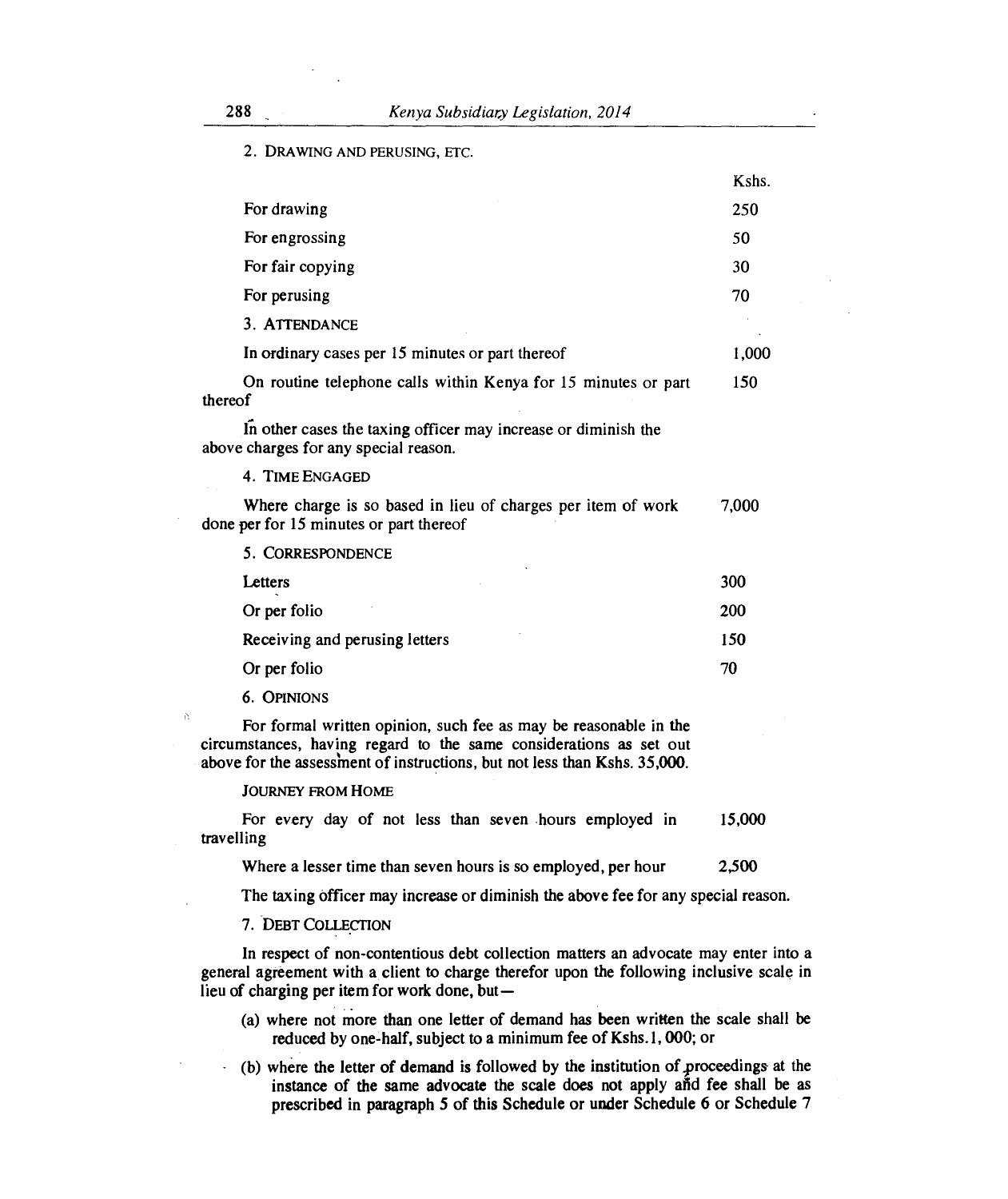| as the case may be.                                                                       |                                                                        |
|-------------------------------------------------------------------------------------------|------------------------------------------------------------------------|
| Where the amount of the debt does not exceed Kshs. 100,000                                | 10%                                                                    |
| Where the amount of the debt exceeds Kshs. 100,000 but does not<br>exceed Kshs.500.000    | Kshs. 10,000<br>plus $5\%$ of the<br>amount over<br>Kshs 100,000       |
| Where the amount of the debt exceeds Kshs. 500,000 but does<br>not exceed Kshs. 2,000,000 | Kshs. 50,000<br>plus $3\%$ of the<br>amount over<br>Kshs 500,000       |
| Where the amount of the debt exceeds Kshs. 2,000,000                                      | Kshs. 100,000<br>plus $1.5\%$ of the<br>amount over<br>Kshs. 2,000,000 |

### CHATTELS TRANSFER.

For drawing and completing an instrument under the Chattels Transfer Act including all necessary and proper searches, affidavits, stamping and registration—

> Where the amount secured does not exceed Kshs. 6,000 Kshs.50, 000

Where the amount secured exceeds Kshs.50, 000 One half of

the scale fee under paragraph (a) of the Second Scale of Schedule 1 adjusted in accordance with the notes to that Schedule.

### **SCHEDULE**

## COSTS OF PROCEEDINGS IN THE HIGH COURT

# A—PARTY AND PARTY COSTS

#### $\mathbf{1}$ . *Instruction fees*

Subject as hereinafter provided, the fees for instructions shall be as follows—

- (a) To sue in an ordinary suit in which no appearances is entered under Order IX A of the Civil Procedure Rules where no application for leave to appear and defend is made, the fee shall be  $65\%$  of the fees chargeable under item 1(a).
- (b) To sue or defend in a suit in which the suit is determined in a summary manner in any manner whatsoever without going to full trial the fee shall be 75% of the fees chargeable under item 1(b).
- (c) In a suit where settlement is reached prior to confirmation of the first hearing date of the suit the fee shall be 85% of the fee chargeable under item 1(b) of this Schedule.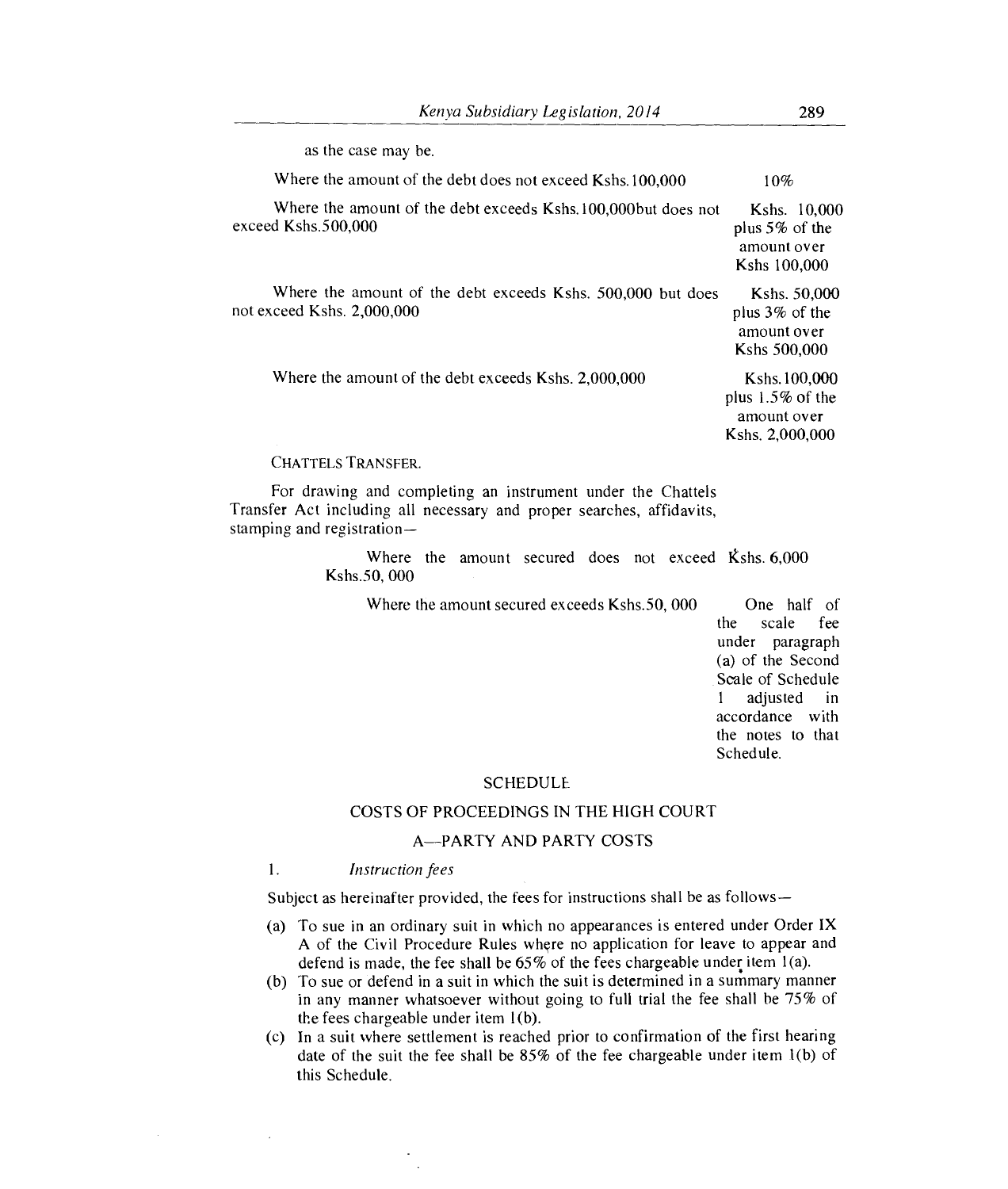The fees for instructions in suits shall be as follows, unless the taxing officer in his discretion shall increase or (unless otherwise provided) reduce it—

(a) To sue in any proceedings (whether commenced by plaint, petition, origirating summons or notice of motion) in which no defense or other denial of liability is filed, where the value of the subject matter can be determined from the pleading, judgment or settlement between the parties and—

| That value exceeds | But does not exceed                            |                                                   |
|--------------------|------------------------------------------------|---------------------------------------------------|
| Kshs               | Kshs.                                          | Kshs.                                             |
|                    | 500,000                                        | 45,000                                            |
| 500,000            | 750,000                                        | 65,000                                            |
| 750,000            | 1.000.000                                      | 75,000                                            |
| 1,000,000          | 20,000,000 fees as for Kshs. 1,000,000 plus an |                                                   |
|                    | additional 1.75%                               |                                                   |
| Over 20,000,000    |                                                | fees as for $20,000,000$ plus an additional 1.5%. |

(b)To sue in any proceedings described in paragraph (a) where a defense or other denial of liability is filed; or to have an issue determined arising out of inter-pleader or other proceedings before or after suit; or to present or oppose an appeal where the value of the subject matter can be determined from the pleadings, judgment or settlement between the parties and—

| That value exceeds | But does not exceed                                   |         |
|--------------------|-------------------------------------------------------|---------|
| Kshs.              | Kshs.                                                 | Kshs.   |
|                    | 500,000                                               | 75,000  |
| 500,000            | 750,000                                               | 90,000  |
| 750,000            | 1.000.000                                             | 120.000 |
| 1,000,000          | 20,000,000 fees as for Kshs.1,000,000 plus an         |         |
|                    | additional $2\%$ .                                    |         |
| Over 20,000,000    | Fees as for $20,000,000$ plus an additional $1.5\%$ . |         |

(c) To defend proCeedings where the defendant substantially adopts the defence of another defendant; an instruction fee calculated under sub-paragraph 1(a).

(d) To defend any other proceedings; an instruction fee calculated under subparagraph 1(b).

*(e) Bankruptcy proceedings* 

|                                            | <b>Kshs</b> |
|--------------------------------------------|-------------|
| (i) Debtors application:                   |             |
| To present or oppose a debtor's petition   | 12,000      |
| To apply or oppose discharge               | 12,000      |
| $(ii)$ Creditor's application $-$          |             |
| To apply for issue of a bankruptcy notice  | 2,000       |
| To apply or oppose a creditors petition to | 12,000      |
| Apply for or oppose a discharge            | 12,000      |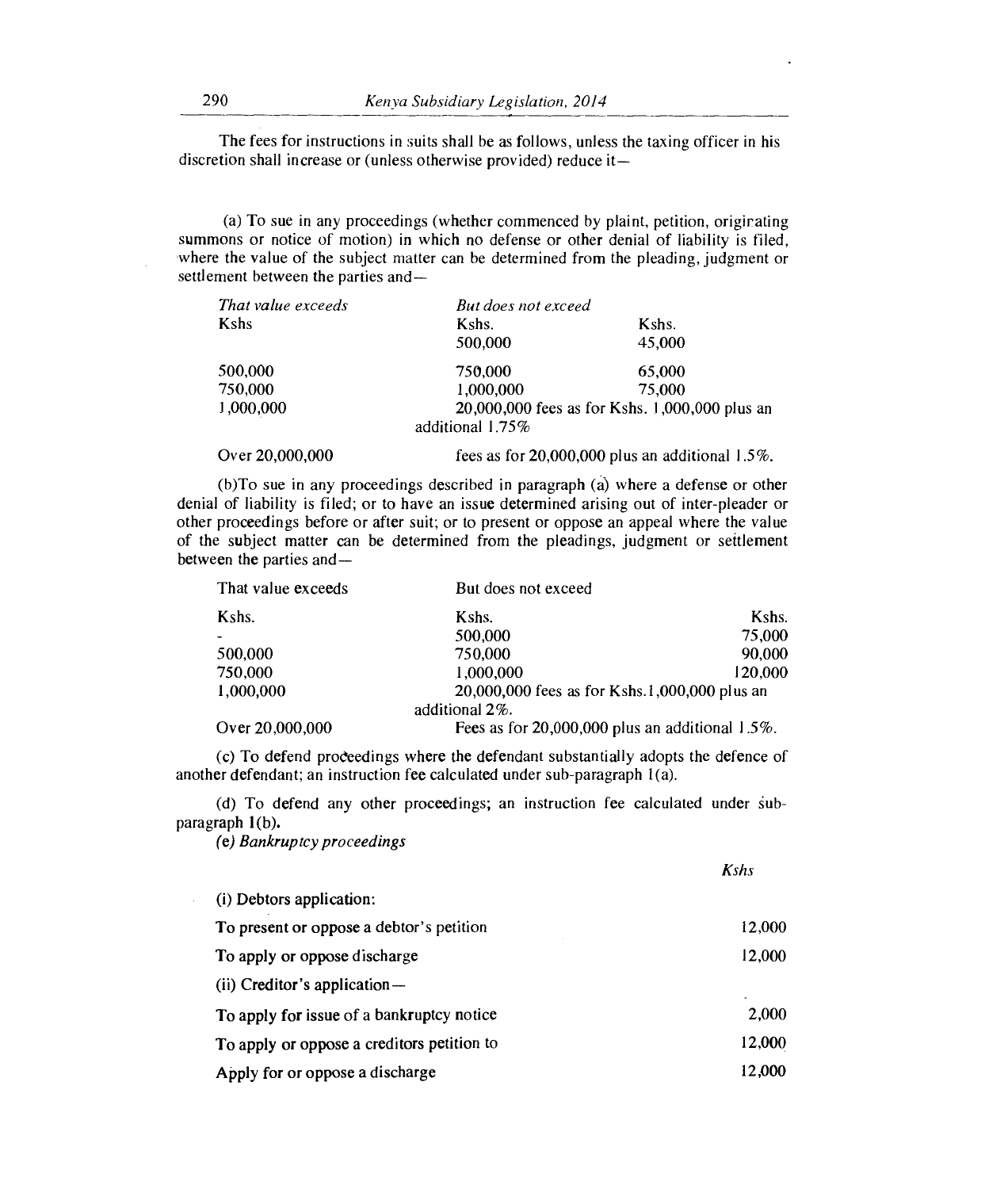| Kenya Subsidiary Legislation, 2014                                                                                                                                                               | 291     |
|--------------------------------------------------------------------------------------------------------------------------------------------------------------------------------------------------|---------|
| (f) Companies                                                                                                                                                                                    |         |
| (i) to present or oppose proceedings under Rule $5(1)$ of the<br>Companies (Winding-up) Rules                                                                                                    | 25,200  |
| to support a petition for winding-up of a company<br>(ii)                                                                                                                                        | 10,000  |
| (iii)<br>to present or oppose any other proceedings under the<br>Companies Act                                                                                                                   | 15,000  |
| (g) Matrimonial causes                                                                                                                                                                           |         |
| to present a petition for dissolution of Marriage, nullity,<br>(i)<br>judicial separation, or restitution of conjugal rights: where<br>the proceedings are not defended                          | 20,000  |
| Where the proceedings are defended, or to defend proceedings,<br>such sum as may be reasonable but not less than                                                                                 | 35,300  |
| (ii) to apply for additional or ancillary relief, or for custody or<br>$access-$                                                                                                                 |         |
| If the application is dealt with together with the petition or<br>answer, as the case may be;                                                                                                    | 3,000   |
| If the application is not dealt with together with the petition or<br>answer                                                                                                                     |         |
|                                                                                                                                                                                                  | 12,000  |
| (iii) to apply for a Registrar's Certificate                                                                                                                                                     | 3,500   |
| (iv) to present or oppose an application to a Judge under the<br>matrimonial Causes Rules or Laws on Guardianship not<br>otherwise provided for: such sum may be reasonable but<br>not less than | 10,000  |
| Adoption and guardianship<br>(h)                                                                                                                                                                 |         |
| (i) To present or oppose an application for adoption such sum<br>as may be reasonable but not less than                                                                                          | 11,800  |
| (ii) To present or oppose an application for guardianship such<br>sum as may be reasonable but not less than                                                                                     | 14,800  |
| (i) Election petitions                                                                                                                                                                           |         |
| To present or oppose an election petition; such sum as may be<br>reasonable but not less than                                                                                                    | 500,000 |
| (j) Constitutional petitions and prerogative orders                                                                                                                                              |         |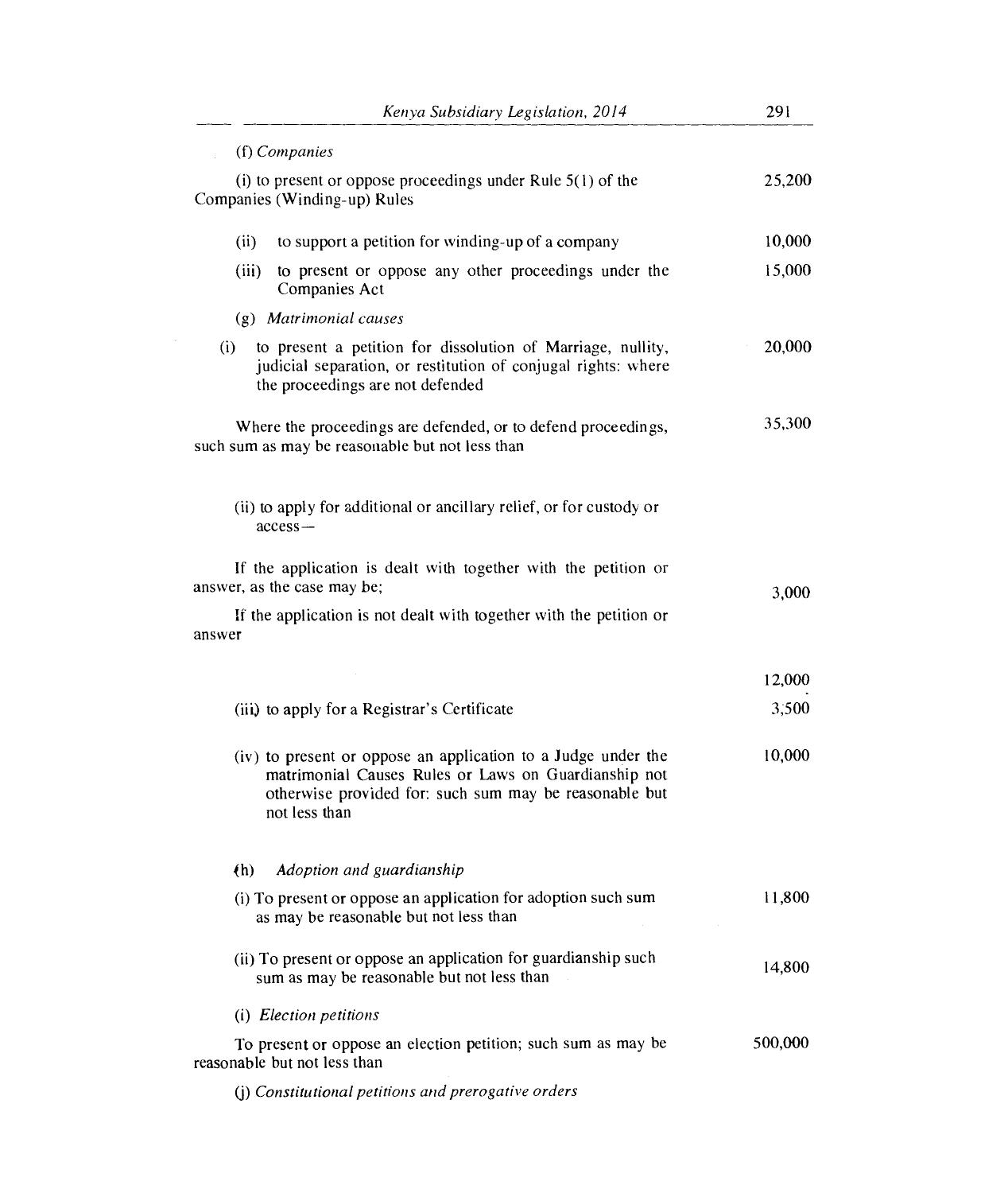| To present or oppose an application for a Constitutional and<br>Prerogative Orders such fee as the taxing master in the exercise of<br>his discretion and taking into consideration the<br>nature and<br>importance of the petition or application, the complexity of the<br>matter and the difficulty or novelty of the question raised, the<br>amount or value of the subject matter, the time expended by the<br>advocate- |         |
|-------------------------------------------------------------------------------------------------------------------------------------------------------------------------------------------------------------------------------------------------------------------------------------------------------------------------------------------------------------------------------------------------------------------------------|---------|
| (i) where the matter is not complex or opposed such sum as<br>may be reasonable but not less than                                                                                                                                                                                                                                                                                                                             | 45,000  |
| (ii) where the matter is opposed and found to satisfy the<br>criteria set out above, such sum as may reasonable but not<br>less than                                                                                                                                                                                                                                                                                          | 100,000 |
| (iii) to present or oppose application for setting aside arbitral<br>award                                                                                                                                                                                                                                                                                                                                                    | 50,000. |
| <b>Other Matters</b>                                                                                                                                                                                                                                                                                                                                                                                                          |         |
| To sue or defend in any case not provided for above; such sum<br>as may be reasonable but not less than-                                                                                                                                                                                                                                                                                                                      |         |
| (i) If undefended                                                                                                                                                                                                                                                                                                                                                                                                             | 45,000  |
| (ii) If defended                                                                                                                                                                                                                                                                                                                                                                                                              | 75,000  |
| Appeals                                                                                                                                                                                                                                                                                                                                                                                                                       |         |
| (a) To present or oppose an appeal in any case not provided for<br>above; such sum as may be reasonable but not less than<br>Kshs 25,200                                                                                                                                                                                                                                                                                      |         |
| (b) To counter-claim, a fee under subparagraph (a) or (b), as<br>appropriate<br>(c) Matters arising during proceedings-                                                                                                                                                                                                                                                                                                       |         |
| (i) to prepare an affidavit                                                                                                                                                                                                                                                                                                                                                                                                   | 900     |
| (ii) to prepare interrogatories or answers thereto                                                                                                                                                                                                                                                                                                                                                                            | 4900    |
| (iii) to apply for a commission or letter of request for the<br>examination of a witness                                                                                                                                                                                                                                                                                                                                      | 3,000   |
| (iv) to prepare a brief for counsel in relation to a<br>Commission for examination of a person not residing<br>in Kenya; such sum as may be reasonable but not less<br>than                                                                                                                                                                                                                                                   | 18,000  |
| (v) to prepare a case stated for the opinion of the court;<br>such sum as may be reasonable but not less than                                                                                                                                                                                                                                                                                                                 | 25,200  |
| (vi) to present an application for a temporary injunction<br>or similar order if unopposed                                                                                                                                                                                                                                                                                                                                    | 3,000   |
| (vii) to present or oppose in cases where the judge shall<br>certify that the matter is complex; such sum as the                                                                                                                                                                                                                                                                                                              | 100,000 |

judge may certify to be reasonable but not less than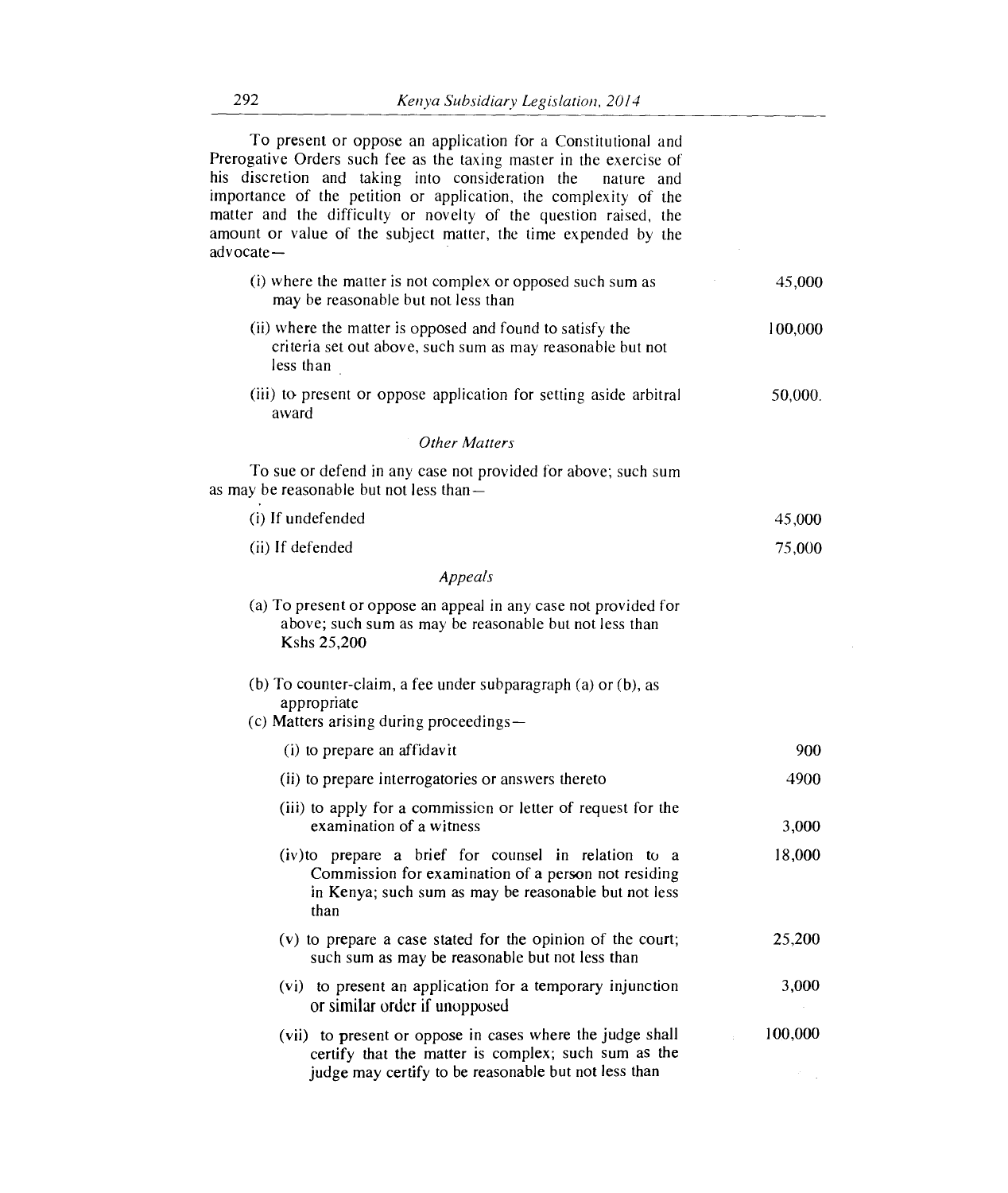| (viii)<br>to present or oppose<br>any other application<br>otherwise<br>not<br>provided for $-$ | where the application is<br>unopposed | 3,000 |
|-------------------------------------------------------------------------------------------------|---------------------------------------|-------|
|                                                                                                 | where the application is              | 5,000 |

opposed, such sum as may be reasonable but not less than

Provided that:

- (i) the taxing officer may take into consideration other fees and allowances due to the advocate (if any) in respect of the work to which any such allowance applies, the nature and importance of the cause or matter, the amount involved, the interest of the parties, the general conduct of the proceedings, a direction by the trial judge, and all other relevant circumstances;
- (ii) In any case which a certificate for more than one advocate has been given by the judge, the instruction fee allowed on taxation as between party and party and other charges shall be doubled where requisite;
- (iii) In any case which a certificate for senior counsel has been given by the judge, the instruction fee allowed on taxation as between party and party shall be increased by one-half and other charges shall be doubled where requisite, the allowance for attendances of senior counsel in court conducting or leading the cause being on the higher scale.
- (iv) for the purposes of assessing an instruction fee in any suit—
	- (a) for possession of premises, with or without a claim for arrears of rent; or
	- .(b) for specific performance of a lease, the value of the subject matter shall be taken to be the arrears of rent or *tnesne* profits, if any that may be found due, increased by sum equivalent to the annual rental . value of the premises or to one-tenth of the capital value of the premises, whichever is higher;

(v) for the purposes of assessing an instruction fee in a case where payment into court has been made under Order 27 of the Civil Procedure Rules, the following rules shall apply—

(a) where the plaintiff accepts payment into court under the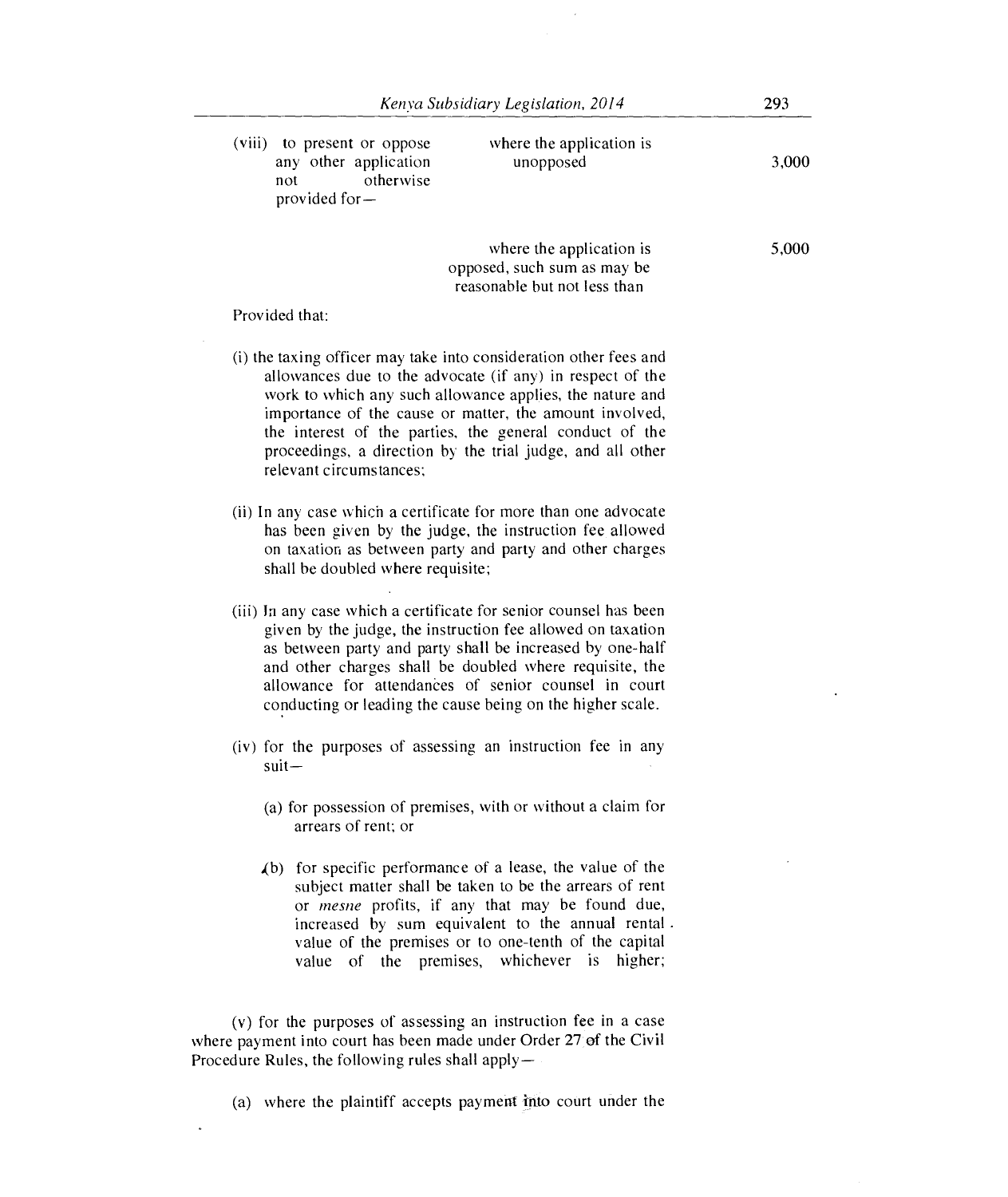provisions of Order 27, Rule 2(1), he may claim the full instruction fee;

- (b) where the plaintiff accepts payment into court after the time allowed by Order 27, Rule 2(1), but before one month after setting down of the case for hearing, he may claim three quarters of the instruction fee;
- (c) Where the plaintiff does not accept the payment into court and does not recover more than the payment, he may claim his costs to the date of payment, including one-half of the fees.

### 2. *Fees for getting up or preparing for trial*

In any case in which a denial of liability is filed or in which issues for trial are joined by the pleadings, a fee for getting up and preparing the case for trial shall be allowed in addition to the instruction fee and shall be not less than one-third of the instruction fee allowed on taxation:

### Provided that-

- (i) this fee may be increased as the taxation officer considers reasonable but it does not include any work comprised in the instruction fee;
- (ii) no fee under this paragraph is chargeable until the case has been confirmed for hearing, but an additional sum of not more than 15% of the instruction fee allowed on taxation may, if the judge so directs, be allowed against the party seeking the adjournment in respect of each occasion upon which a confirmed hearing is adjourned;
- (iii) in every case which is not heard the taxing officer must be satisfied that the case has been prepared for trial under this paragraph.
- 3. *Fees for getting up an appeal*

In any appeal to the High Court in which a respondent appears at the hearing of the appeal and which the court at the conclusion of the hearing has certified that in view of the extent or difficulty of the work required to be done subsequently to the lodging of the appeal the case is a proper one for consideration of a getting up fee, the taxing officer may allow such a fee in addition to the instruction fee and such a fee shall not be less than one-third of the instruction fee.

# 4. *Drawing*

(a) Concise statement, plaint, written statement of defense, interlocutory application, notice of motion or chamber application, originating summons, affidavit, petition of appeal, interrogatories, agreement for compromise, adjustment or satisfaction of suit, or for reference to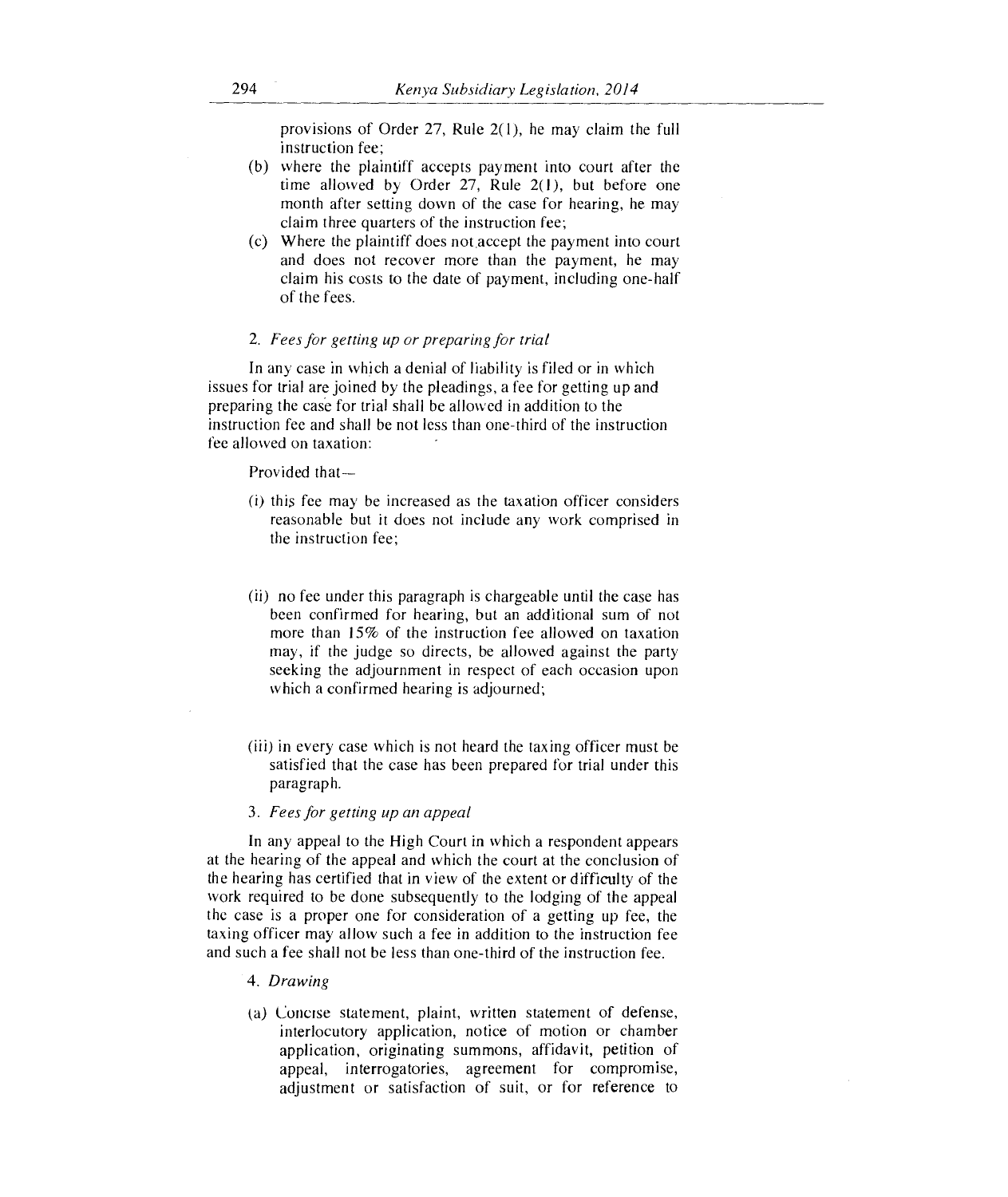| Kenya Subsidiary Legislation, 2014                                                                                                                                                                                                                                                                                            | 295                          |
|-------------------------------------------------------------------------------------------------------------------------------------------------------------------------------------------------------------------------------------------------------------------------------------------------------------------------------|------------------------------|
| arbitration or any other pleading not otherwise provided<br>for $-$                                                                                                                                                                                                                                                           |                              |
| (i) four folios or less                                                                                                                                                                                                                                                                                                       | 1,100                        |
| (ii) in excess of four folios; additional per folio after the<br>first four folios                                                                                                                                                                                                                                            | 150                          |
| (b) Creditor's or debtor's petition that a debtor be adjudicated<br>insolvent, or notice of objection thereto: -                                                                                                                                                                                                              |                              |
| (i) six folios or less                                                                                                                                                                                                                                                                                                        | 1,470                        |
| (ii) in excess of six folios per folio                                                                                                                                                                                                                                                                                        | 150                          |
| (c) Petition for winding up of a company incorporated under<br>the Companies Act-                                                                                                                                                                                                                                             |                              |
| nine folios or less<br>(i)                                                                                                                                                                                                                                                                                                    | 2,300                        |
| (ii) in excess of nine folios per folio                                                                                                                                                                                                                                                                                       | 150                          |
| (d) All other documents (including proofs of witnesses and                                                                                                                                                                                                                                                                    | Kshs180                      |
| evidence) so far as necessary per folio<br>(d) Bill of costs per folio                                                                                                                                                                                                                                                        | <b>Kshs 180</b>              |
| Affidavit or return of service<br>(f)                                                                                                                                                                                                                                                                                         | $Kshs$ 240                   |
| (g) In relation to sub-paragraphs $(a)(ii)$ , $(b)(ii)$ , $(c)(ii)$ and $(d)$ ,<br>the court may direct that the costs of any repetitive or<br>unnecessary matter shall be disallowed.                                                                                                                                        |                              |
| 5. Copies.                                                                                                                                                                                                                                                                                                                    |                              |
| (a) Of plaint, written statement of defense, affidavit, petition<br>of appeal, cross objection to petition, interrogatories,<br>replies to interrogatories, agreement in satisfaction of suit,<br>or for reference to arbitration, exhibit bill of costs and<br>every other document (whether for court or opposing<br>party) | Kshs 25 per<br>folio         |
| (b) The actual cost of copies of judge's notes taken from day<br>to day as a case proceeds may be allowed if certified by<br>the trial court                                                                                                                                                                                  | Kshs 25 per<br>page or folio |
| (c) Printing actual costs, supported by vouchers of all<br>necessary printing                                                                                                                                                                                                                                                 |                              |
| (d) Photostat copies per page; actual costs, supported by                                                                                                                                                                                                                                                                     | Kshs 10                      |
| vouchers of all necessary photocopying<br>(e) All other necessary copies                                                                                                                                                                                                                                                      | Kshs 25per<br>folio          |
| 6. Correspondence                                                                                                                                                                                                                                                                                                             |                              |
| Letters before action or other necessary letters                                                                                                                                                                                                                                                                              | Kshs 1,000                   |
| or per folio                                                                                                                                                                                                                                                                                                                  | <b>Kshs 118</b>              |
| 7. Attendances                                                                                                                                                                                                                                                                                                                |                              |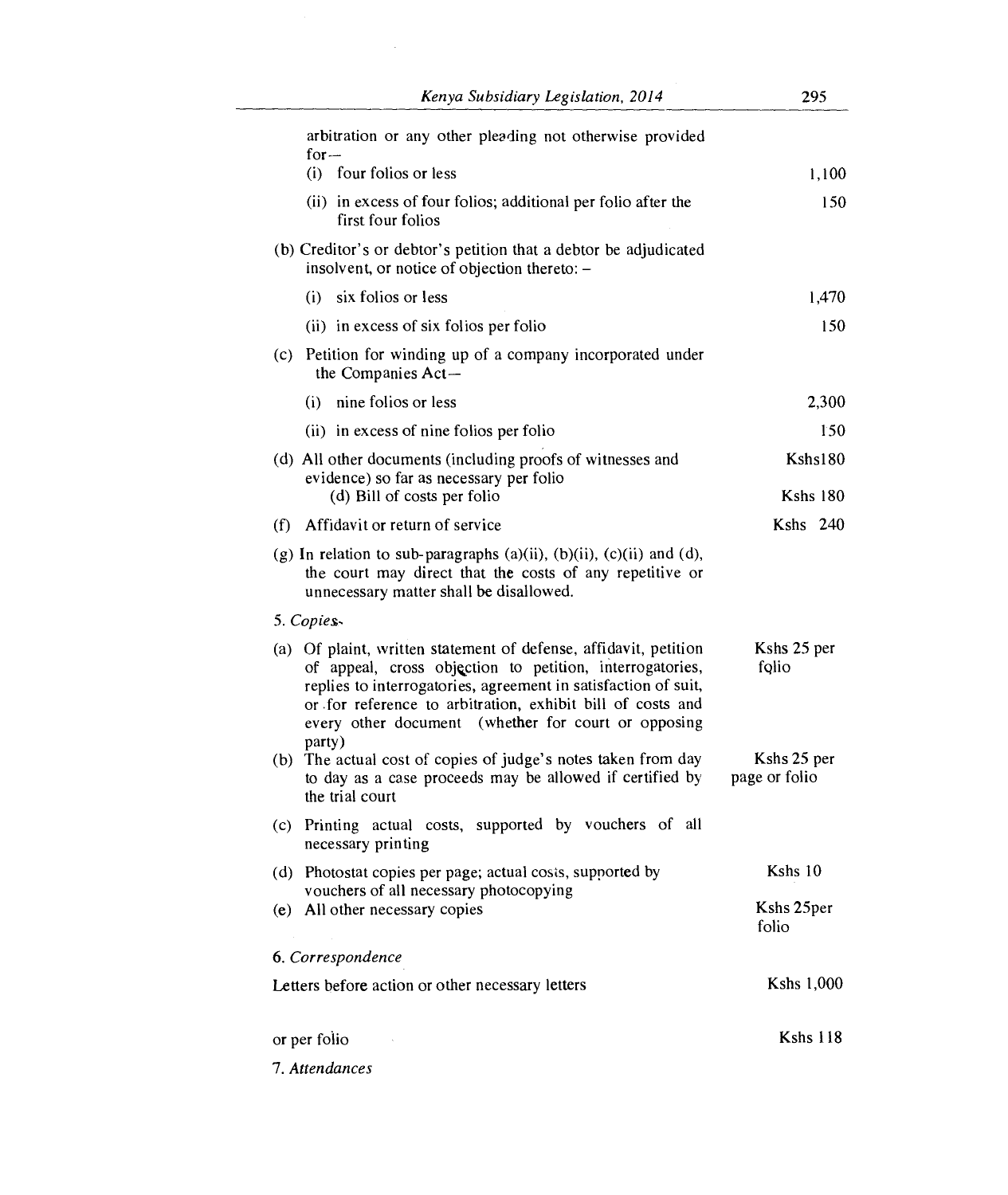| Kshs 1,000      | (a) On any necessary application to or formal attendance on<br>the registrar or deputy registrar                                                                                                                                                                                                                 |  |
|-----------------|------------------------------------------------------------------------------------------------------------------------------------------------------------------------------------------------------------------------------------------------------------------------------------------------------------------|--|
| Kshs 500        | (b) At offices of Court or registrar on routine Matters                                                                                                                                                                                                                                                          |  |
| Kshs $1,000$    | (c) At court in chambers on matters on a date fixed by the<br>court for hearing when the case cannot be taken or by<br>advocate for calling his lists                                                                                                                                                            |  |
|                 | (d) At court or in chambers before judge not otherwise<br>provided for-                                                                                                                                                                                                                                          |  |
| Higher Scale    | Ordinary Scale                                                                                                                                                                                                                                                                                                   |  |
| Kshs            | Kshs                                                                                                                                                                                                                                                                                                             |  |
| 1,900           | 1,100<br>Half-hour or less                                                                                                                                                                                                                                                                                       |  |
| 3,000           | One hour<br>2,300                                                                                                                                                                                                                                                                                                |  |
| 7,100           | 5,000<br>Half-day                                                                                                                                                                                                                                                                                                |  |
| 15,000          | 10,000<br>Whole day                                                                                                                                                                                                                                                                                              |  |
| <b>Kshs 120</b> | (e) Routine telephone calls each necessary telephone call<br>allowed per three minutes or part thereof                                                                                                                                                                                                           |  |
| Kshs 2,200      | (f) With a judge on a view, if in court hours, the same fees for<br>attending in court conducting case; if out of court hours<br>per hour including traveling time, in addition to all<br>expenses properly incurred in getting to and from the<br>place viewed                                                  |  |
| Kshs 600        | (g) All necessary attendance (including attendances to take<br>minutes of evidence of witnesses other than the party for<br>whom the advocate is appearing) of any nature<br>whatsoever not otherwise provided for per quarter-hour.                                                                             |  |
|                 | 8. Perusals                                                                                                                                                                                                                                                                                                      |  |
| Kshs 50         | (a) Of pleadings, memorandum of appeal, record of appeal,<br>affidavits, interrogatives and answers thereto, notices to admit,<br>petition to wind up company, petition in insolvency, notice of<br>motion in court, originating summons or other necessary documents<br>not specifically provided for per folio |  |
| Kshs 50         | (b) Of notices and other routine documents                                                                                                                                                                                                                                                                       |  |
| Kshs 50         | (c) Of necessary letter; per folio                                                                                                                                                                                                                                                                               |  |
|                 | 9. SERVICE                                                                                                                                                                                                                                                                                                       |  |
| Kshs 1,400      | (a) within three kilometers of the High Court or district<br>registry of the High Court                                                                                                                                                                                                                          |  |
| Kshs 35         | (b) Every additional kilometer over three, such amount as is<br>reasonable, not exceeding per kilometer                                                                                                                                                                                                          |  |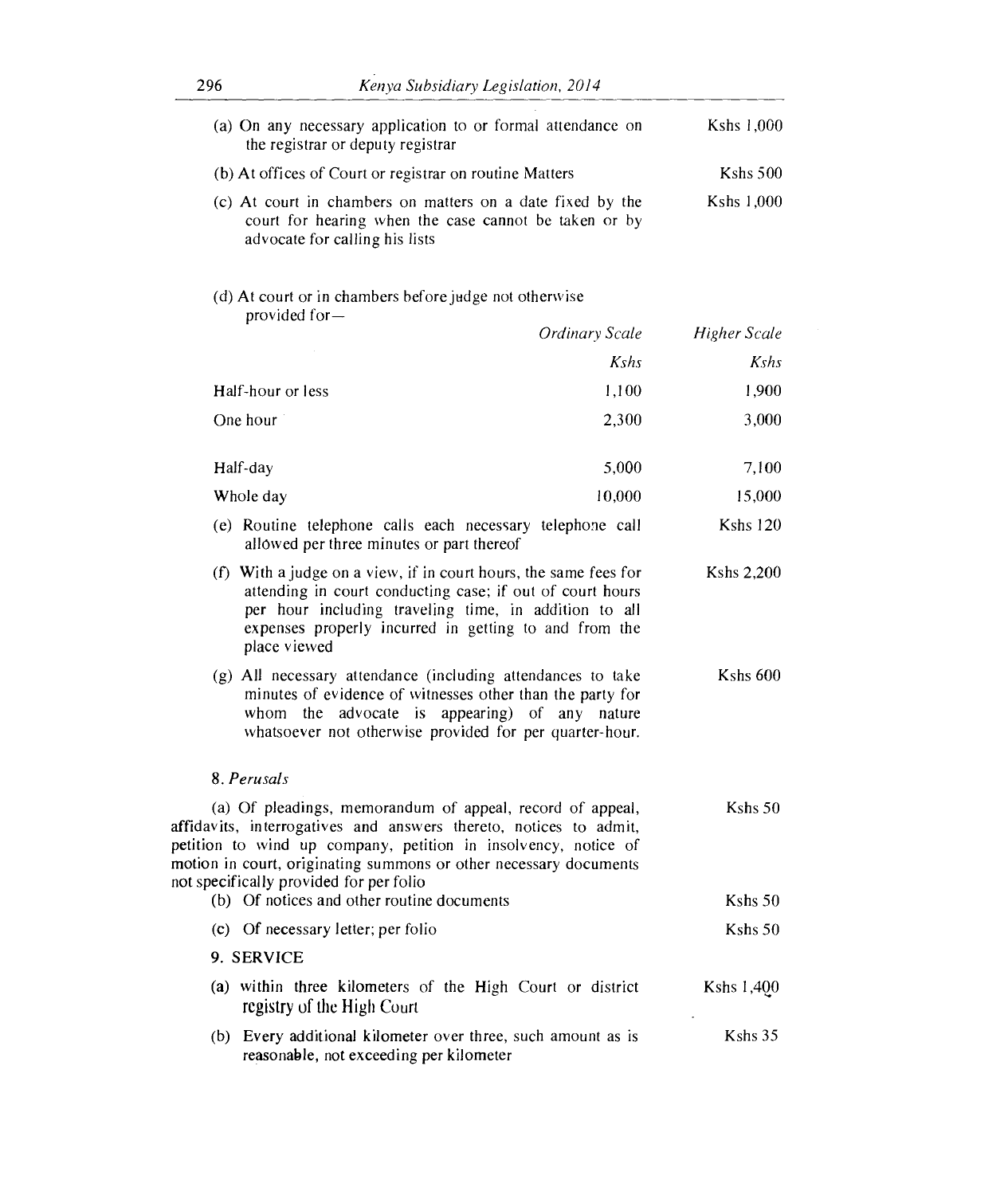- (c) For traveling and subsistence expenses incurred by the process server; charge the actual expense incurred.
- (d) Where service is by post or by any other mode of substituted service, charge the actual expenses incurred.

*10. Plans, models, etc.* 

Actual costs supported by vouchers of all necessary plans, charts, photograph and models.

*11. Translations* 

Actual costs, supported by vouchers, of all necessary translations.

12. *Execution proceedings* 

|             | (a) Instructions to execute decree and drawing necessary<br>application                                                                                                                                | Kshs 1,000                        |
|-------------|--------------------------------------------------------------------------------------------------------------------------------------------------------------------------------------------------------|-----------------------------------|
|             | (b) Attendance at court filing application                                                                                                                                                             | <b>Kshs 300</b>                   |
|             | (c) Attending Court to peruse order                                                                                                                                                                    | Kshs 300                          |
|             | 13. Objection to execution proceedings                                                                                                                                                                 |                                   |
|             | (a) Instruction to prepare objection                                                                                                                                                                   | Kshs 10,000                       |
|             | (b) Instruction to proceed with attachment                                                                                                                                                             | Kshs 2,100                        |
| proceedings | (c) Instruction to take proceedings to establish or oppose such                                                                                                                                        | Kshs 14,000                       |
|             | 14. Garnishee proceedings                                                                                                                                                                              |                                   |
|             | (a) Instructions to institute garnishee proceedings, if not<br>opposed                                                                                                                                 | Kshs 4,200                        |
|             | (b) Instructions<br>institute<br>defend<br>$\mathfrak{g}$<br>or to<br>garnishee<br>Proceedings, when opposed, such sum as the taxing<br>officer considers reasonable but not less than Kshs<br>14,000. |                                   |
| 68A         | 15. Fee allowable on certificate of costs under paragraph                                                                                                                                              |                                   |
|             | $(a)$ Where $-$<br>has<br>been<br>(i)<br>appearance<br>no<br>entered in the suit                                                                                                                       | Kshs 1,200                        |
|             | (ii) the defendant was served at<br>the first attempt for each<br>additional attempt of service                                                                                                        | <b>Kshs 250</b>                   |
|             | (b) Where appearance has been entered a further                                                                                                                                                        | <b>Kshs 180</b>                   |
|             | (c) Where the defendant was served in a jurisdiction outside<br>Kenya.                                                                                                                                 | Actual costs<br>incurred          |
|             | (d) Where the defendant was served in accordance with Order<br>V, Rule 17 of the Civil Procedure rules.                                                                                                | The costs of any<br>advertisement |

 $\sim$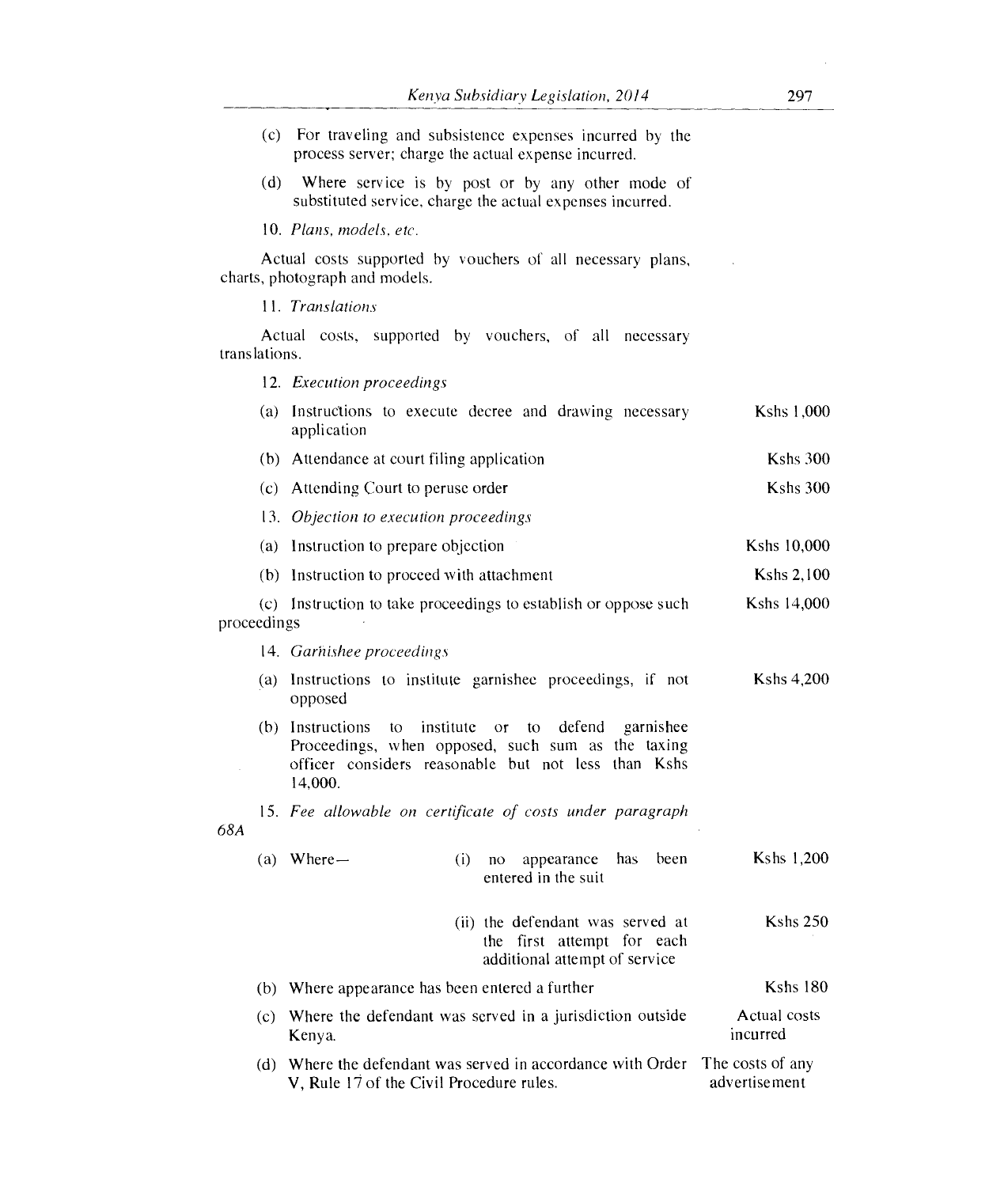ordered by the court plus Kshs 2,100.

(e) For any application made to the judge under Paragraph  $11$  Kshs 4,000 (2); a further; together with the instruction fee and any court fees and affidavits swearing fees incurred; but the taxing officer shall not allow more than one instruction fee.

### B—ADVOCATE AND CLIENT COSTS

As between advocate and client the minimum fee shall be—

(a) the fees prescribed in A above, increased by  $50\%$ ; or (b) the fees ordered by the court, increased by  $50\%$ ; or (b) the fees ordered by the court, increased by  $50\%$ ; or (c) the fees agreed by the parties under paragraph 57 of this the fees agreed by the parties under paragraph 57 of this order increased by 50%; as the case may be, such increase to include all proper attendances on the client and all necessary correspondences.

### SCHEDULE 7

### COSTS OF PROCEEDINGS IN SUBORDINATE COURTS

# A—PARTY AND PARTY COSTS

1. Where the sum found due (in the case of a wholly or partially successful plaintiff) or the sum sued for (in the case of a wholly successful defendant).

Subject as provided in this Schedule, the fees for instructions shall be as follows—

- (a) To sue in an ordinary suit in which no appearances is entered under Order  $\parallel$  IX A of the Civil Procedure Rules where no IX A of the Civil Procedure Rules where no application for leave to appear and defend is made, the fee shall be 65% of the fees chargeable under item 1(a).
- (b) To sue or defend in a suit in which the suit is determined in a summary manner in any manner whatsoever without going to full trial the fee shall he 75% of the fees chargeable under item  $1(b)$ .
- (c) In a suit where settlement is reached prior to confirmation of the first hearing date of the suit the fee shall be 85% of the fee chargeable under item 1(b) of this Schedule.

| Exceeds Kshs | Does not    | Lower scale |
|--------------|-------------|-------------|
|              | exceed Kshs | Kshs        |
| ٠            | 50,000      | 10,000      |
| 50,000       | 100,000     | 15,000      |
| 100,000      | 200,000     | 30,000      |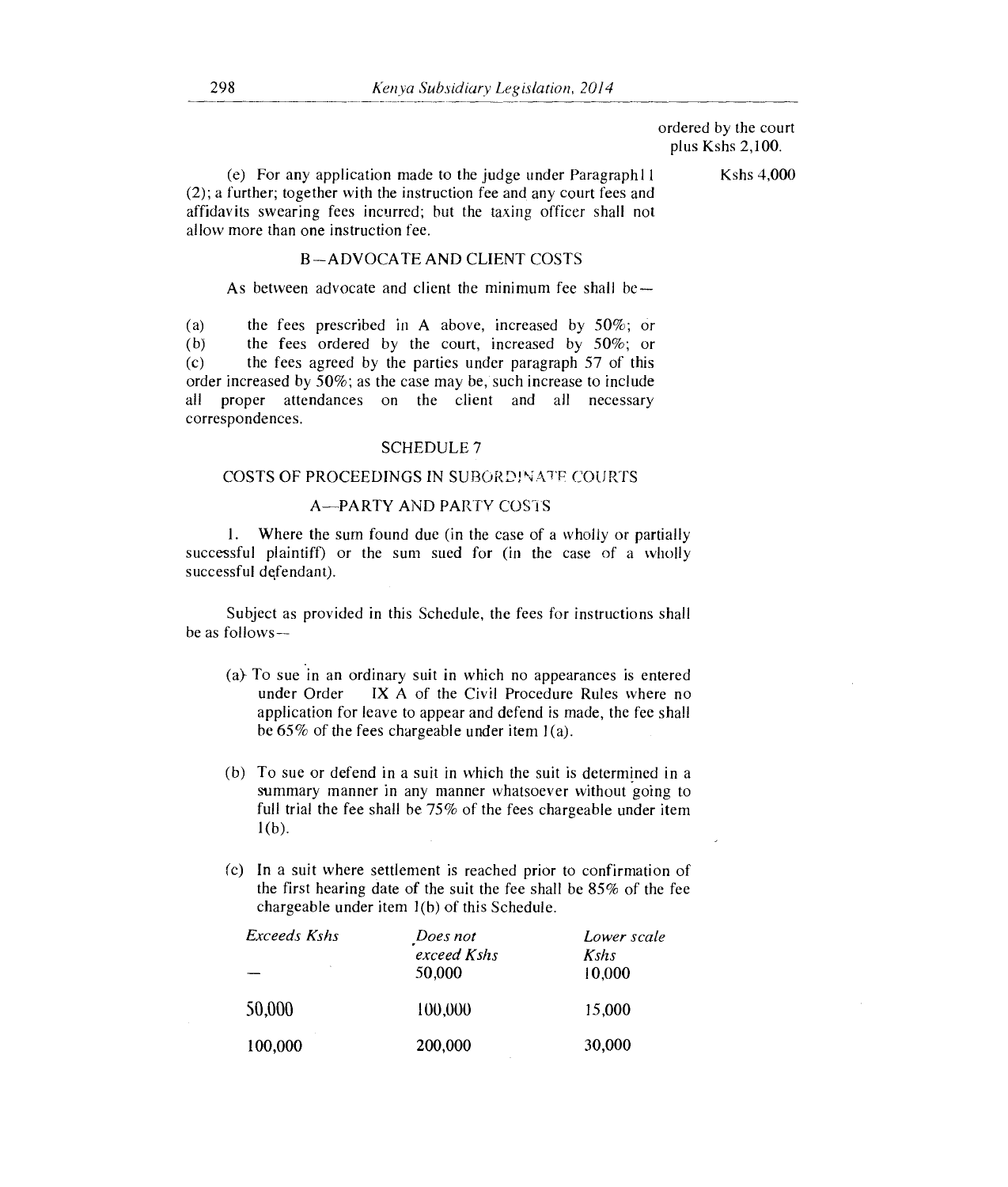| Kenya Subsidiary Legislation, 2014 |  | 299 |
|------------------------------------|--|-----|
|------------------------------------|--|-----|

| 200,000   | 500,000   | 45,000 |
|-----------|-----------|--------|
| 500.000   | 1,000,000 | 65,000 |
| 1,000,000 | 2,000,000 | 90000  |

Over 2,000,000, a fee as for Kshs. 2,000,000 plus 2.5% in respect of the excess

*Note* 

The "Lower Scale" shall be applied in all cases where no defence or other denial of liability has been filed and the "Higher Scale" shall be applied in all other cases.

2. In any suit or appeal by the nature of which no specific sum is sued for, claimed for, or awarded in the judgment (other than proceedings falling under paragraph 3 below); such costs as the court in its discretion but not less than Kshs. 20,000 if undefended or unopposed and (subject to any special order for good reason connected with the nature and importance or the difficulty or the urgency of the matter) not to exceed Kshs. 50,000

3. Election petition

To present or oppose an election petition; such sum as may be reasonable but not less than Kshs. 100,000.

| 4. (a) In proceedings for<br>dissolution of marriage, nullity,<br>Judicial separation or restitution of<br>conjugal rights:- | (i) where the proceedings are<br>undefended                                                                                        | Kshs. 10,000      |
|------------------------------------------------------------------------------------------------------------------------------|------------------------------------------------------------------------------------------------------------------------------------|-------------------|
|                                                                                                                              | (ii) where the proceedings are<br>defended                                                                                         | Kshs 18,000       |
| (b) In proceedings for ancillary<br>relief:-                                                                                 | (i) if heard together with petition or<br>answer                                                                                   | <b>Kshs 2,000</b> |
|                                                                                                                              | (ii) if not dealt together with petition<br>or answer                                                                              | <b>Kshs 4,000</b> |
| (c) In proceedings for custody, and access                                                                                   |                                                                                                                                    | Kshs 5,000        |
| oppose, drawing application, engrossing and filing                                                                           | 5. On any application, notice of motion, chamber summons or<br>execution proceedings, to include taking instructions to proceed or | Kshs. 3,000       |
| court or chambers                                                                                                            | 6. On any necessary application to or attendance on Magistrate in                                                                  | Kshs 1,400        |
| 7. Attendance at the hearing                                                                                                 | (i) for the first whole day                                                                                                        | Kshs 5,000        |
| where the hearing lasts more than<br>one full day—                                                                           | (ii) for each part after the first                                                                                                 | <b>Kshs 2,100</b> |
| 8. Where costs of adjournment of a case are awarded                                                                          |                                                                                                                                    | Kshs 2,100        |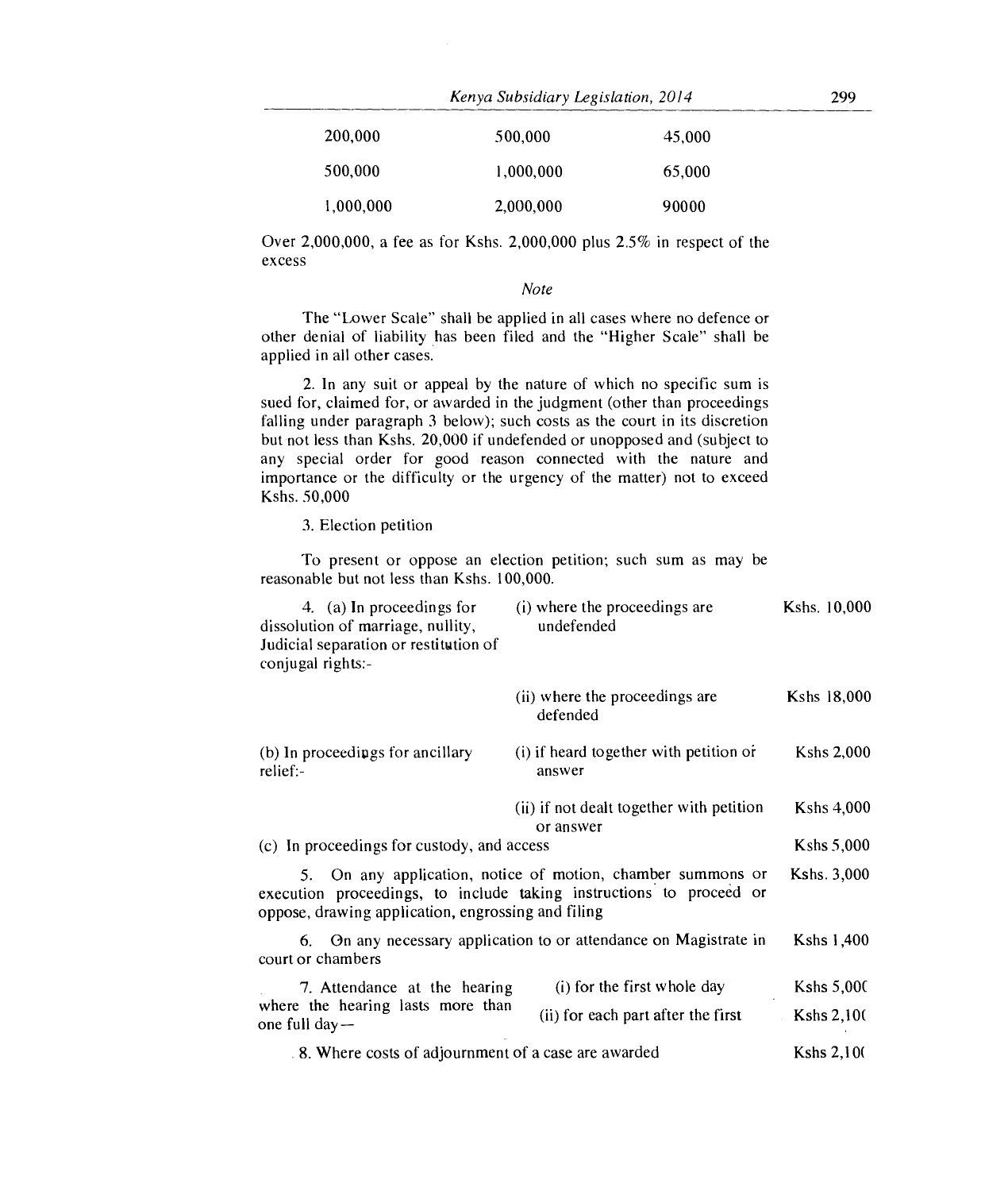|     | 9. For attending any<br>alternative dispute resolution session<br>pursuant to a court order, whether by<br>consent or otherwise- | half an hour or less<br>(i)                                                                              | Kshs 1,000                               |
|-----|----------------------------------------------------------------------------------------------------------------------------------|----------------------------------------------------------------------------------------------------------|------------------------------------------|
|     |                                                                                                                                  | one hour<br>(ii)                                                                                         | Kshs 1,400                               |
| 10. | $Service-$                                                                                                                       | within three kilometers of<br>(i)<br>subordinate court or district registry<br>of the subordinate court. | Kshs1,400                                |
|     |                                                                                                                                  | (ii) for travelling and subsistence<br>expenses incurred by the process<br>server.                       | charge the<br>actual expense<br>incurred |
|     |                                                                                                                                  | (iii) where service is by post or by<br>any other mode of Substituted<br>service.                        | charge the<br>actual expense<br>incurred |
|     | 1. Drawing and filing affidavit or return of service                                                                             |                                                                                                          | Kshs 1,000                               |

*Notes.* 

I. When an order has been made in general terms for the payment of costs by either party and an advocate has been employed, those costs, in addition to the court fees, shall be computed under this Schedule, which shall be the minimum fee, and shall include (except as may be provided) taking instructions, drawing or perusing documents, pleadings or similar documents, engrossing and filing documents, and all necessary attendance at court or chambers.

2. Costs exceeding the scales in this Schedule may be charged on special grounds arising out of the nature, importance, difficulty or urgency of the case.

3. Where success in a suit is divided, the scale may be distributed having regard to partial success on either side.

# B—ADVOCATE AND CLIENT COSTS

As between advocate and either the minimum fees shall be—

- (a) the fees prescribed in A above increased by  $50\%$ ;
- (b) the fees ordered by the court increased by the 50%; or
- (c) the fees agreed by the parties under paragraph 57 increased by 50%, as the case may be and the increase to include all proper attendances on the client and all necessary correspondence.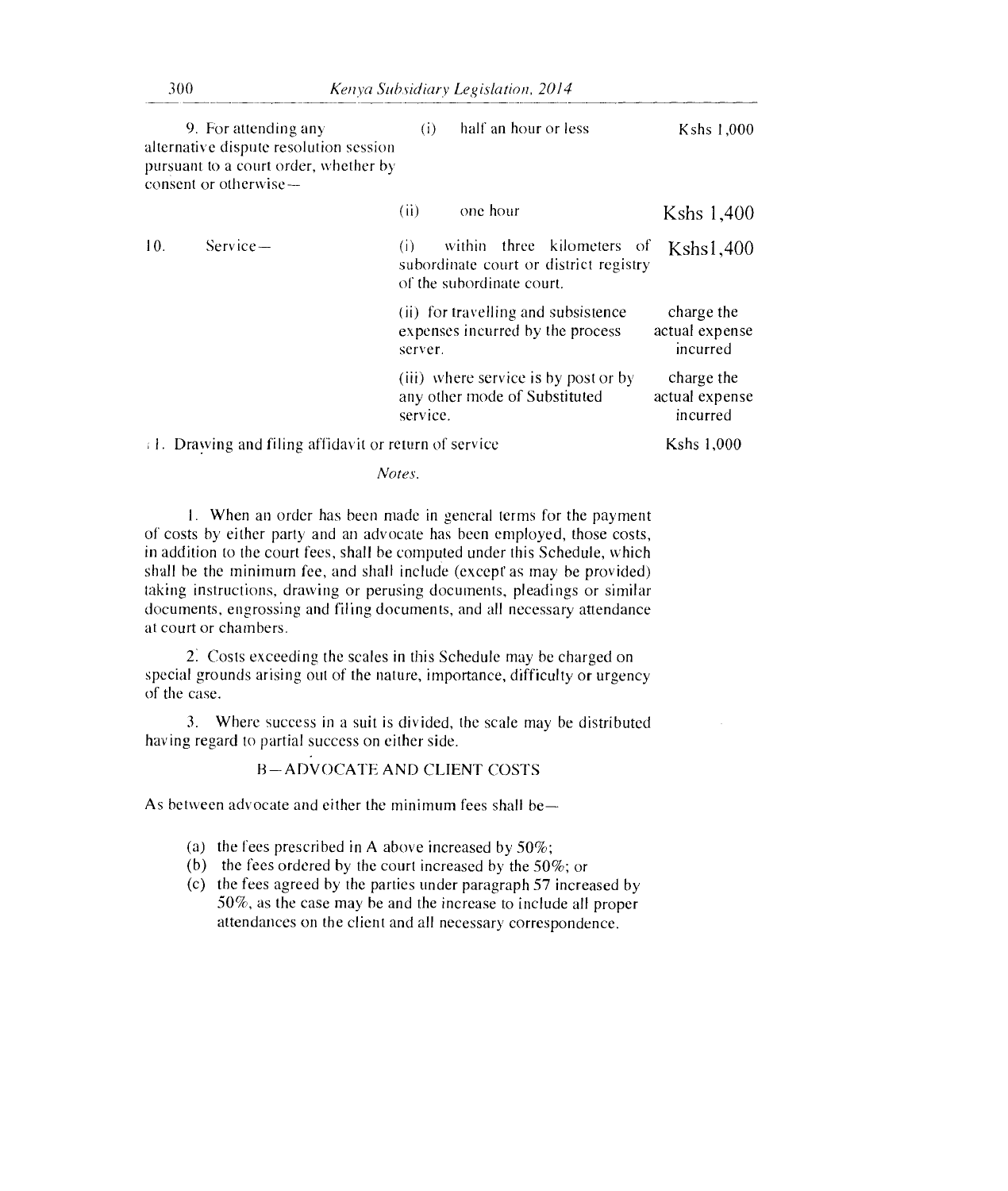### SCHEDULE 8

# COSTS OF PROCEEDINGS IN TRIBUNAL UNDER THE LANDLORD AND TENANT (SHOPS, HOTELS AND CATERING ESTABLISHMENTS) ACT

### A—PARTY AND PARTY COSTS

1. When an order has been made for payment of costs by either party and an advocate has been employed, those costs, in addition to the Tribunal fees, may be allowed to the successful party under paragraphs 6 and 7.

2. In any case in which a denial of liability is filed or in which issues for trial are joined by the pleadings, a fee for getting up and preparing the case for trial shall he allowed in addition to the instruction fee and shall be not less than one-third of the instruction fee allowed on taxation:

Provided-

(i) that this fee may be increased as the taxation officer considers reasonable but it does not include any work comprised in the instruction fee;

(ii) that no fee under this paragraph is chargeable until the case has been confirmed for hearing, but an additional sum of not more than 15 per cent of the instruction fee allowed on taxation may, if the judge so directs, be allowed against the party seeking the adjournment in respect of each occasion upon which a confirmed hearing is adjourned; and

(iii) that in every case which is not heard the taxing officer must be satisfied that the case has been prepared for trial under this paragraph.

3. Costs exceeding the scale in this Schedule may be allowed for special grounds arising out of the nature, importance, difficulty or urgency of the case.

4. Except for good reason to be recorded, costs shall be awarded to the party who substantially succeeds upon the reference or other proceedings.

5. The value of the subject-matter shall be determined as follows—

- (a) in a case where the amount of the annual rent is disputed, the difference between the amount proposed by the landlord and the amount offered by the tenant;
- (b) in a case where possession is claimed, one year's *mesne* profits, plus the amount of any arrears of rent or *mesne* profits awarded, which total shall be determined by the Tribunal;
- (c) in a case concerning authority to carry out repairs, the amount claimed or awarded as the costs of the repairs, whichever is less; or (d) in proceedings under section 13 of the Landlord and Tenant (Shops, Hotels and Catering Establishments) Act, the amount of compensation awarded; or where no compensation is awarded, the amount of compensation claimed.

6. The "Lower Scale" in paragraph 7 shall be applied where the matter is disposed of *ex parte,* by consent or by a decision on a preliminary question of iaw not dependant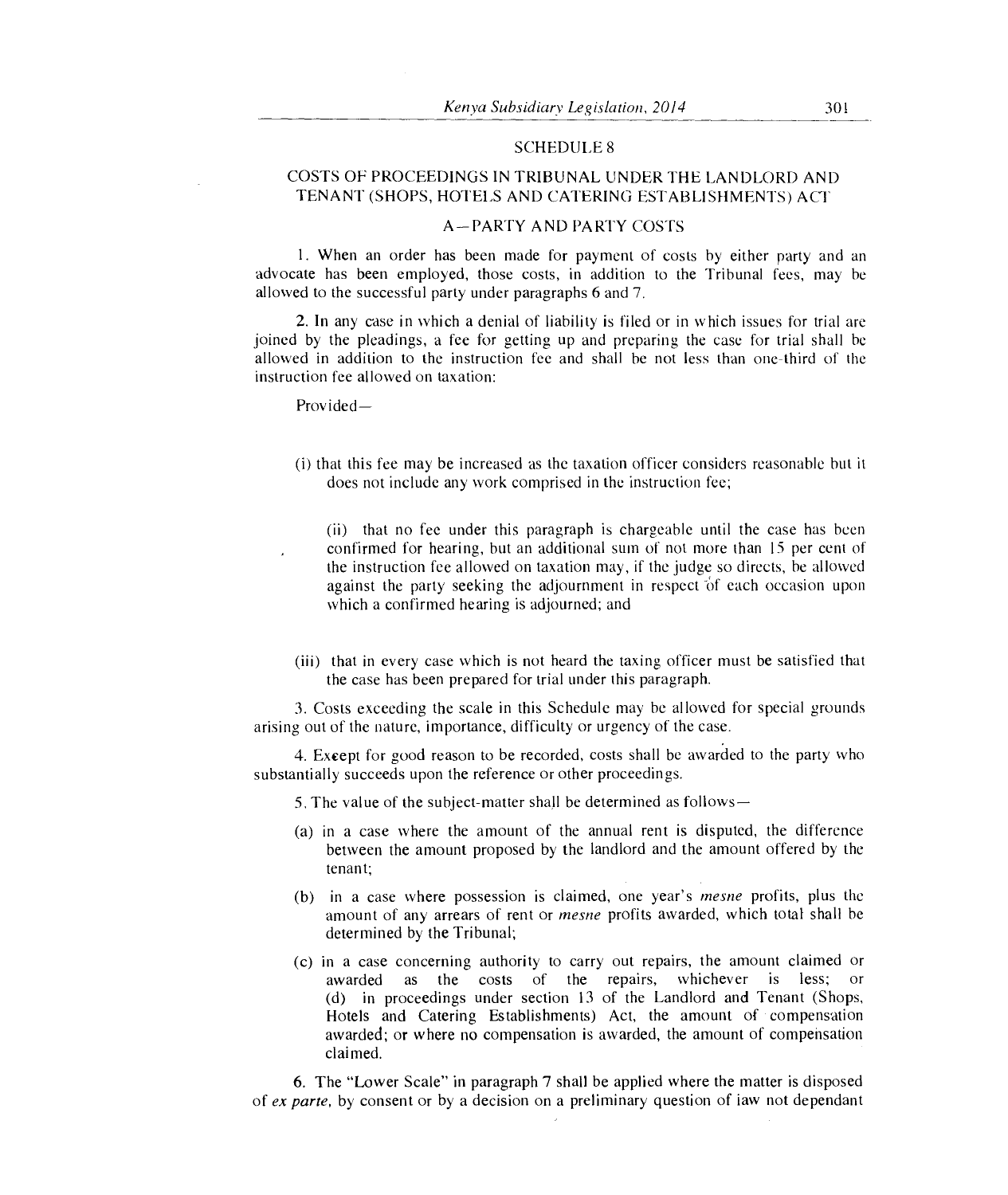on fact and the "Higher Scale" shall be applied in all other cases.

7. (1) The instruction fee, which shall include taking instructions, drawing or perusing or similar documents, engrossing and filing the same, may be computed in accordance with subparagraph (2)

(2) (a) Where the value of the subject matter—

| Exceeds | Does not     | Lower scale | Higher scale             |
|---------|--------------|-------------|--------------------------|
| Kshs.   | exceed Kshs. | Kshs.       | Kshs.                    |
|         | 10,000       | 1,293       | 5,000                    |
| 10,000  | 20,000       | 2,000       | 8,000                    |
| 20,000  | 50,000       | 8,000       | 15,000                   |
| 50,000  | 100,000      | 15,000      | 22,500                   |
| 100,000 | 250,000      | 22,500      | 35,000                   |
|         | over 250,000 |             | the fee for              |
|         |              |             | Kshs. $250,000$ plus an  |
|         |              |             | additional 2% in respect |

of the excess

- (b) On a complaint where a non-pecuniary relief other than possession is sought such costs as the Tribunal in its discretion awards; but not less than Kshs.2,940 if undefended or unopposed, and if opposed, a reasonable amount not less than Kshs.23,520.
- (c) On proceedings for leave to levy distress, one-half the fee under (a).
- (d) In any proceedings not otherwise provided for, such fees as the Tribunal may assess but not less than Kshs.15,000.

| 8. (a) On any necessary attendance on the Tribunal other than at<br>the hearing                                              |                         | Kshs 1,400        |
|------------------------------------------------------------------------------------------------------------------------------|-------------------------|-------------------|
| (b) On any necessary attendance by an Advocate at the offices of<br>the tribunal other than as provided in sub-paragraph (a) |                         | Kshs 1,000        |
| (c) Attendances at the hearing $-$                                                                                           | (i) For the first whole | Kshs $4,000$      |
|                                                                                                                              | day                     |                   |
|                                                                                                                              | (ii) For each part of   | <b>Kshs 2,100</b> |
|                                                                                                                              | the day after the first |                   |
|                                                                                                                              | day                     |                   |

(d) Where costs of adjournment of the case are awarded Kshs 900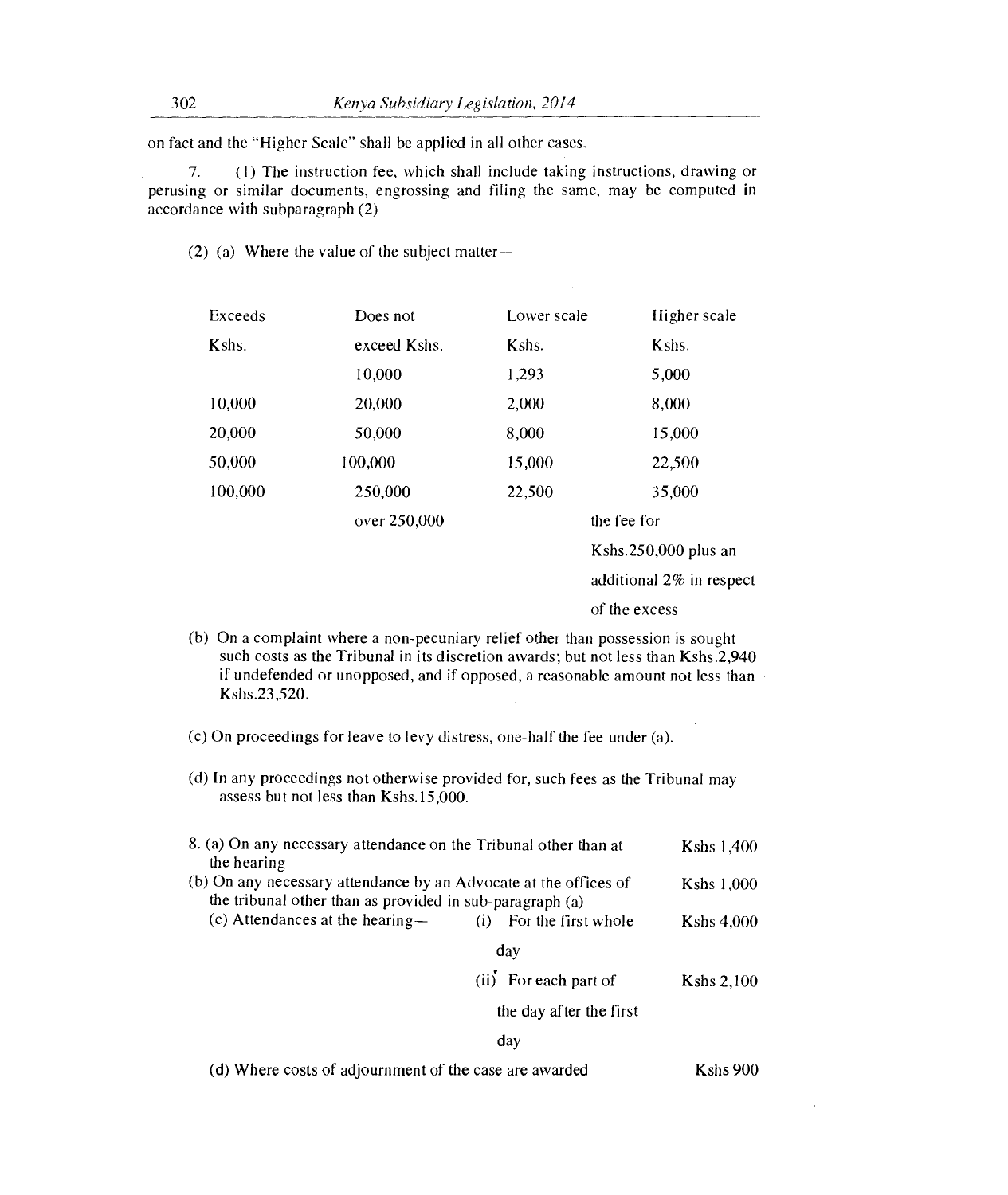| Kenya Subsidiary Legislation, 2014                                                |                                                                                                                                 | 303        |
|-----------------------------------------------------------------------------------|---------------------------------------------------------------------------------------------------------------------------------|------------|
| $(e)$ Service—                                                                    | $(i)$ within three<br>kilometers of the<br>Tribunal                                                                             | Kshs 1,400 |
|                                                                                   | (ii) every additional<br>kilometer over three<br>kilometres, such<br>amount as is<br>reasonable, not<br>exceeding per kilometer | Kshs 35    |
|                                                                                   | (iii) by post, if<br>authorized                                                                                                 | $Kshs$ 100 |
| (f) Drawing and filling affidavit or return of service to include<br>swearing fee |                                                                                                                                 | Kshs $100$ |
| (g) Drawing and filing any other                                                  | (i) for first four<br>folios                                                                                                    | Kshs 500   |
| $affidavits -$                                                                    | (ii) thereafter per                                                                                                             | Kshs       |
|                                                                                   | polio                                                                                                                           | 100        |

## B—ADVOCATE AND CLIENT COSTS

As between advocate and client the cost shall be—

(a) the cost prescribed in A above, increased by 50%;

(b) the costs ordered by the Tribunal, increased by 50%; or

(c) the costs agreed by the parties under paragraph 57 of this Order, increased by 50% as the may be, such increase to include all proper attendance on the client and all necessary correspondence.

# SCHEDULE 9

# COSTS OF PROCEEDINGS IN TRIBUNAL UNDER THE RENT RESTRICTION

## ACT OR ANY LEGISLATION AMENDING OR REPLACING THE SAME

# A—PARTY AND PARTY COSTS

1. When an order has been made for payment of costs by either party and an advocate has been employed, those costs, in addition to the Tribunal fees, may be allowed to the successful party under paragraphs 6 or 7.

2. Costs exceeding the scale in this schedule may be allowed for special grounds arising out of the nature and importance or the difficulty or the urgency of the case.

3. Except for good reason, to be recorded, costs shall be awarded to the party which substantially succeeds upon the reference or other proceedings.

4. The value of the subject-matter shall be determined as follows-

(a)in a case where possession is claimed, one year's rent or one year's *mesne*  profit plus the amount of any arrears of rent or *mesne* profits awarded which total shall be determined by the Tribunal;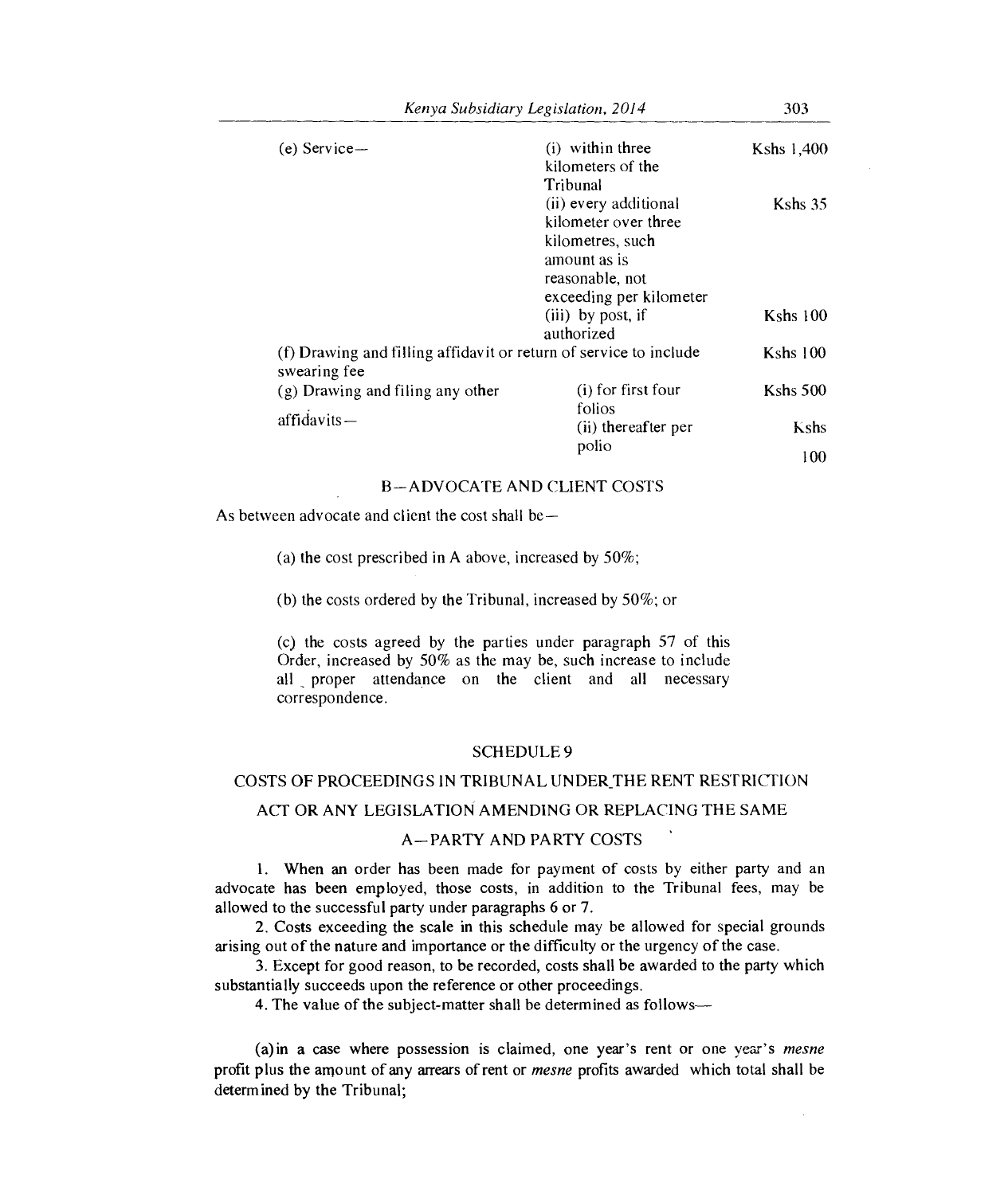(b)in a case concerning authority to carry out repairs, the am ount claimed or awarded as the cost of the repairs, whichever is less; or

(c)In proceedings under section 15 of the Rent Restriction Act , the amount of compensation awarded or, where no compensation is awarded, the amount of compensation claimed.

5. The "Lower Scale" in paragraph 6 shall be applied where the matter is disposed of *ex parte,* by consent or by a decision on a preliminary question of law not dependant on fact and the "Higher Scale" shall be applied in all other cases.

6. (1) The instruction fee, which shall include taking instructions, drawing or perusing pleadings or similar documents, engrossing and filing the same, may be computed in accordance with subparagraph (2).

(2) (a) Where the value of the subject matter

| Exceeds | Does not     | Lower scale Kshs.                  | Higher scale |
|---------|--------------|------------------------------------|--------------|
| Kshs.   | exceed Kshs. |                                    | $Kshs$ .     |
|         | 1.000        | 1.293                              | 2,352        |
| 1,000   | 2,000        | 2.117                              | 4,116        |
| 2,000   | 3,500        | 2,499                              | 4,998        |
| 3,500   | 5,000        | 3,528                              | 8,232        |
| .5,000  | 7.500        | 4.704                              | 10,584       |
| 7,500   | 10,000       | 5,880                              | 11,760       |
| 10,000  | 20,000       | 8,820                              | 14,700       |
| 20,000  | 50,000       | 10.290                             | 17,640       |
| over    |              | a fee as for Kshs.50,000 plus an   |              |
| 50,000  |              | additional $2\%$ in respect of the |              |
|         | excess       |                                    |              |

- (b) On a complaint where a non-pecuniary relief other than possession is sought such costs as the Tribunal in its discretion awards; but not less than Kshs:15,000 if undefended or unopposed, and if opposed, a reasonable amount not exceeding Kshs 25,000.
- (c) On proceedings for leave to levy distress, one-half of the fee under (a).
- (d) In any proceedings not otherwise provided for, such fees as the Tribunal may assess but not less than Kshs.15,000.

7. (a) On any necessary attendance on the Tribunal other than at the hearing Kshs 500

(b) On any necessary attendance by an Advocate at the offices of Kshs 300 the trihnnal other than (a) above

|                        | (i) For the first whole day                      | Kshs $4,000$ |
|------------------------|--------------------------------------------------|--------------|
| (c) Attendances at the | (ii) For each part of the day after the<br>first | Kshs 2,100   |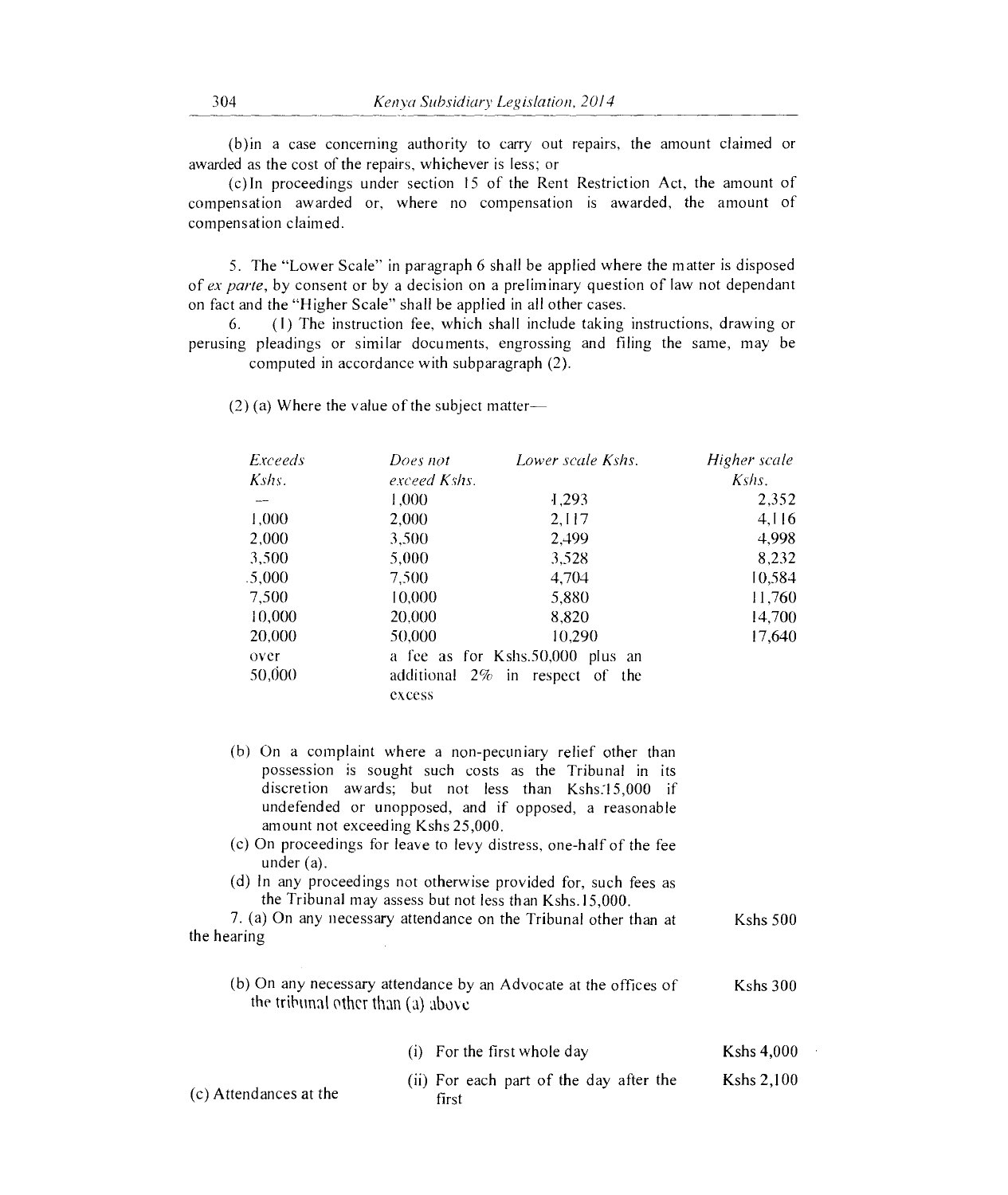| $hearing--$               |                   | (d) Where costs of adjournment of the case are awarded                                                                         | Kshs 900             |
|---------------------------|-------------------|--------------------------------------------------------------------------------------------------------------------------------|----------------------|
| $(e)$ Service—            | $\left( i\right)$ | Within three kilometres of the<br>Tribunal                                                                                     | <b>Kshs 250</b><br>٠ |
|                           |                   | (ii) Every additional kilometre over<br>three, such amount as<br>$\overline{15}$<br>reasonable, not exceeding per<br>kilometre | Kshs 35              |
|                           |                   | (iii) By post, if authorized                                                                                                   | <b>Kshs 100</b>      |
| swearing fee              |                   | (f) Drawing and filling affidavit or return of service to include                                                              | Kshs 100             |
| Drawing and filing<br>(g) |                   | for first four folios                                                                                                          | <b>Kshs 500</b>      |
| any                       | other             | thereafter per polio                                                                                                           | $Kshs$ 100           |

affidavits— B —ADVOCATE AND CLIENT COSTS

As between advocate and client the cost shall be—

(a) The cost prescribed in A above, increased by 50%;

(b) The costs ordered by the Tribunal, increased by 50%; or

(c) The costs agreed by the parties under paragraph 57 of this Order, increased by 50% as the may be, such increase to include all proper attendance on the client and all necessary correspondence.

### SCHEDULE 10

# PROBATE AND ADMINISTRATION

### A—PARTY AND PARTY COSTS

# 1. INSTRUCTION FEES

(a) To apply for grant of probate of written will, or proof of oral will, or letters of administration with or without will annexed, the proceedings not being contested, *where* the gross capital value of property comprised in the grant—<br>Exceeds Kshs.

But does not exceed Kshs.

| 10.000                                                          |                                                            |
|-----------------------------------------------------------------|------------------------------------------------------------|
| 50,000                                                          |                                                            |
| 2,00,000                                                        |                                                            |
| 1,000,000                                                       |                                                            |
| 5 per cent of the value on the first                            |                                                            |
| Kshs.1,000,000 thereof and $1\%$ over                           |                                                            |
| Kshs.1,000,000.                                                 |                                                            |
|                                                                 |                                                            |
| contested, four-fifths of the fee provided under paragraph (a). |                                                            |
| (c) To apply for confirmation of (i) if uncontested             | Kshs 15,000                                                |
| (ii) if contested; such sum as                                  |                                                            |
| the taxing officer shall                                        |                                                            |
|                                                                 | (b) To apply for re-sealing a grant, the proceedings being |

consider reasonable, but not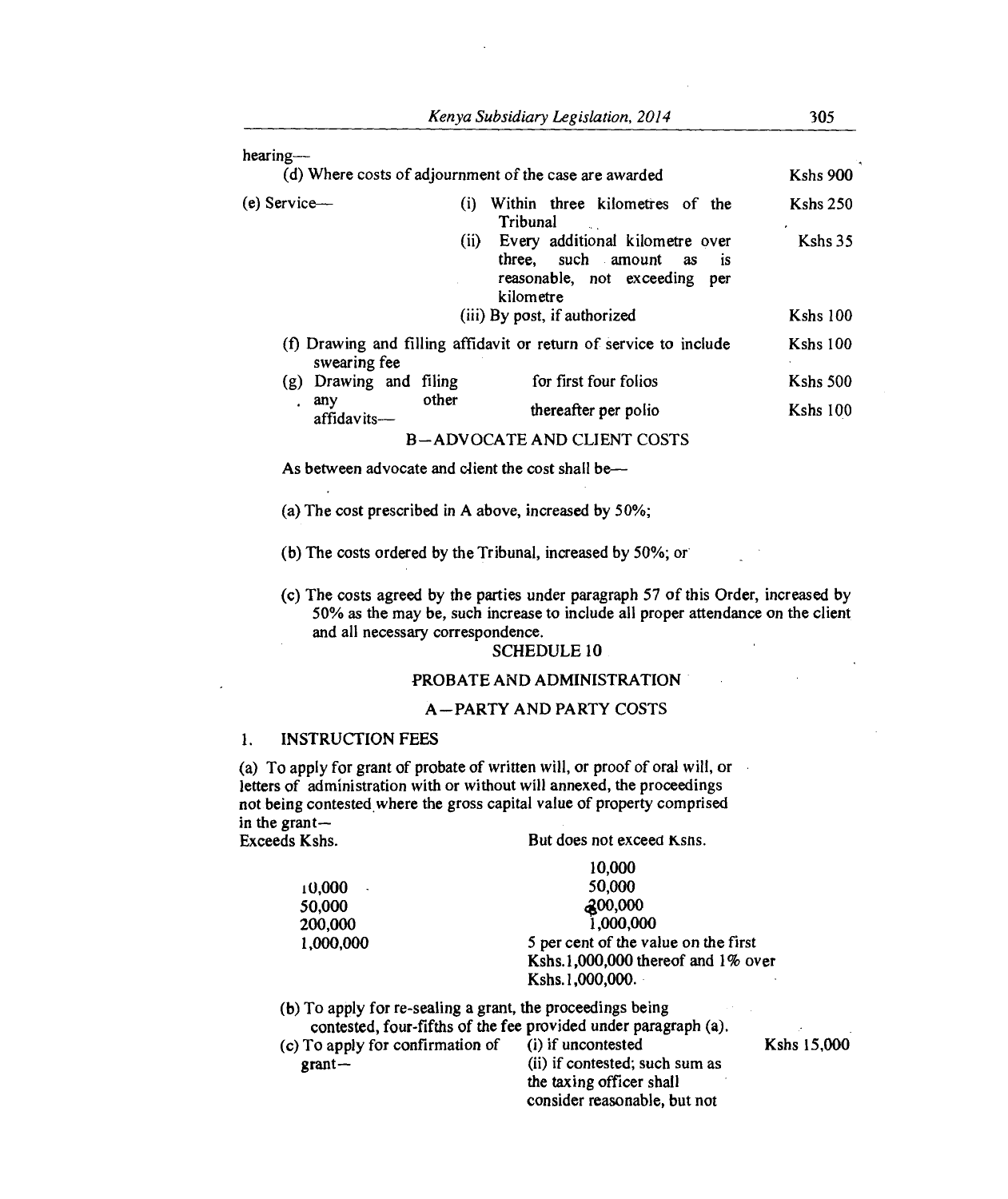|              | $(a)$ or $(b)$ .                                                                                                                                       | less than Kshs 30,000.<br>(d) To apply for grant or re-sealing where the proceedings are<br>contested; not less than twice the fee prescribed by paragraph                                                                                                                                                                                                                                                                                                                                                                      |                 |
|--------------|--------------------------------------------------------------------------------------------------------------------------------------------------------|---------------------------------------------------------------------------------------------------------------------------------------------------------------------------------------------------------------------------------------------------------------------------------------------------------------------------------------------------------------------------------------------------------------------------------------------------------------------------------------------------------------------------------|-----------------|
|              |                                                                                                                                                        | (e) To lodge a caveat or a renunciation of a right to representation                                                                                                                                                                                                                                                                                                                                                                                                                                                            | Kshs 10,000     |
| 2. DRAWING   | reasonable, but not less than Kshs 10,000.<br>3,000.                                                                                                   | (f) To lodge an objection to grant, or a citation or other application<br>or proceedings under the law not otherwise provided for in<br>this Schedule; such As the taxing officer shall consider<br>(g) To render an inventory or account, including an estate duty<br>affidavit, corrective estate duty affidavit and inventory<br>included in or annexed to an affidavit in support of petition:<br>Kshs 2,103 per Kshs 20,000 of net estate included therein,<br>multiplied by the number of entries, but not less than Kshs |                 |
|              | (a) Each form or document-                                                                                                                             | prescribed under or required<br>by the law                                                                                                                                                                                                                                                                                                                                                                                                                                                                                      | Kshs 1,200      |
|              |                                                                                                                                                        | or per folio                                                                                                                                                                                                                                                                                                                                                                                                                                                                                                                    | <b>Kshs 235</b> |
|              | (b) An inventory or account, except where embodied in a<br>prescribed form, including an estate duty affidavit and<br>corrective estate duty affidavit |                                                                                                                                                                                                                                                                                                                                                                                                                                                                                                                                 | Kshs 1,400      |
| Or per entry |                                                                                                                                                        |                                                                                                                                                                                                                                                                                                                                                                                                                                                                                                                                 | Kshs 25         |
|              | (c) Wills such sum as agreed but not less than Kshs 30,000.                                                                                            |                                                                                                                                                                                                                                                                                                                                                                                                                                                                                                                                 |                 |
| 3. COPIES    |                                                                                                                                                        |                                                                                                                                                                                                                                                                                                                                                                                                                                                                                                                                 |                 |
|              |                                                                                                                                                        | (a) Each form or document prescribed under or required by the law                                                                                                                                                                                                                                                                                                                                                                                                                                                               | Kshs 1,200      |
|              | or per folio                                                                                                                                           |                                                                                                                                                                                                                                                                                                                                                                                                                                                                                                                                 | <b>Kshs 235</b> |
|              | (b) An inventory or account, except where embodied in a<br>prescribed form including an estate duty affidavit and<br>Corrective estate duty affidavit  |                                                                                                                                                                                                                                                                                                                                                                                                                                                                                                                                 | Kshs 1,400      |
| Or per entry |                                                                                                                                                        |                                                                                                                                                                                                                                                                                                                                                                                                                                                                                                                                 | Kshs 25         |
|              | (c) Wills such sum as agreed but not less than Kshs 30,000                                                                                             |                                                                                                                                                                                                                                                                                                                                                                                                                                                                                                                                 |                 |
| 4. PERUSING  |                                                                                                                                                        |                                                                                                                                                                                                                                                                                                                                                                                                                                                                                                                                 |                 |
| Per folio    |                                                                                                                                                        |                                                                                                                                                                                                                                                                                                                                                                                                                                                                                                                                 | Kshs 42         |
|              | (a) Wills and codicils                                                                                                                                 |                                                                                                                                                                                                                                                                                                                                                                                                                                                                                                                                 | Kshs 1,200      |
| Or per folio |                                                                                                                                                        |                                                                                                                                                                                                                                                                                                                                                                                                                                                                                                                                 | <b>Kshs 100</b> |
|              | (b) Any other form or document prescribed                                                                                                              |                                                                                                                                                                                                                                                                                                                                                                                                                                                                                                                                 | <b>Kshs 600</b> |
| Or per folio | under or required by the law                                                                                                                           |                                                                                                                                                                                                                                                                                                                                                                                                                                                                                                                                 | Kshs 60         |
|              | 5. LETTERS AND ATTENDANCES                                                                                                                             |                                                                                                                                                                                                                                                                                                                                                                                                                                                                                                                                 |                 |
|              | (a) Wills and codicils                                                                                                                                 |                                                                                                                                                                                                                                                                                                                                                                                                                                                                                                                                 | Kshs 1,200      |
|              | Or per folio                                                                                                                                           |                                                                                                                                                                                                                                                                                                                                                                                                                                                                                                                                 | <b>Kshs 100</b> |

 $\bar{z}$ 

÷,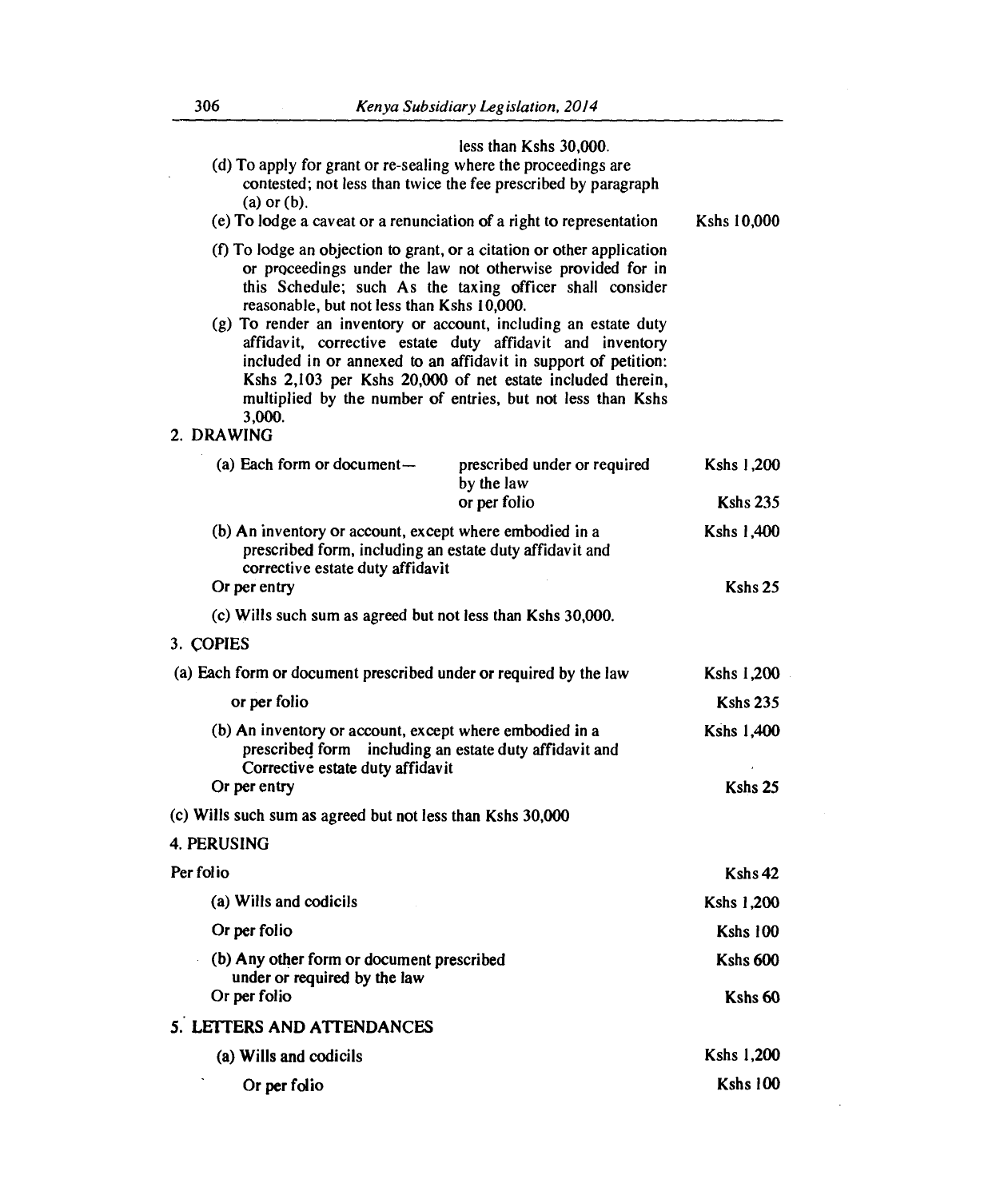| Kenya Subsidiary Legislation, 2014                                                                                                                                                                                                                                                                                         | 307             |
|----------------------------------------------------------------------------------------------------------------------------------------------------------------------------------------------------------------------------------------------------------------------------------------------------------------------------|-----------------|
| (b) Any other form or document prescribed<br>under or required by the law                                                                                                                                                                                                                                                  | <b>Kshs 600</b> |
| Or per folio                                                                                                                                                                                                                                                                                                               | Kshs 60         |
| <b>6. LETTERS AND ATTENDANCES</b>                                                                                                                                                                                                                                                                                          |                 |
| Including those necessary in ascertaining the particulars and extent<br>of an estate, identities concerned, the raising and settlement of estate<br>duty and all other work referred to in paragraphs $18(e)$ and $51(c)$ of this<br>Order (other than that included in item 6 of this Schedule)—<br>(a) Letter dispatched | <b>Kshs 300</b> |
| Or per folio                                                                                                                                                                                                                                                                                                               | <b>Kshs 200</b> |
| (b) Letters received and perused                                                                                                                                                                                                                                                                                           | <b>Kshs 200</b> |
| Or per folio                                                                                                                                                                                                                                                                                                               | Kshs 60         |
| (i) in ordinary cases per 15 minutes part thereof                                                                                                                                                                                                                                                                          | <b>Kshs 700</b> |
| (ii) Routine telephone calls within Kenya for 3 minutes or part<br>thereof<br>(iii) In other cases the taxing officer may increase or diminish the                                                                                                                                                                         | <b>Kshs 125</b> |
| above charges if, for any special reason, he sees it fit.                                                                                                                                                                                                                                                                  |                 |

**7. ACTUAL ADMINISTRATION OF A TESTAMENTARY OR OTHER ESTATE OR TRUST** 

- **(a) Such annual or semi-annual fee as may be reasonable in the circumstances, having regard to the care and labour required, the number and length of the papers to be perused, the value and complexity of the estate, the interest of the parties and all other circumstances.**
- **(b) Annual or semi-annual commission of such amount as the taxing officer shall consider reasonable, having regard to all the circumstances, but not exceeding in aggregate the following rates-** 
	- **(i) On the estimated net capital value of the estate two and one-half percent per annum;**
	- **(ii) On the amount of the income of the estate in a year or half year-three per cent; and**
	- **(iii) On the capital value of any portion of the estate which is realized or invested during a year or half year – one and one-half cent, or at the election of the advocate.**
- **(c) An amount based on Schedule 5•**

### Provided that-

- **(i) in relation to a shorter period than a year or half-year, the commission under paragraph (b) (i) shall be calculated with reference to that period; and**
- **(ii) a fee or commission charged under paragraph (a) or (b) shall include all necessary correspondence received and sent and attendances relative thereto and the preparation of the set of inventories or accounts required of formal documents filed or proceedings taken under the law of succession Act shall be charged for separately under the appropriate paragraph of this Schedule.**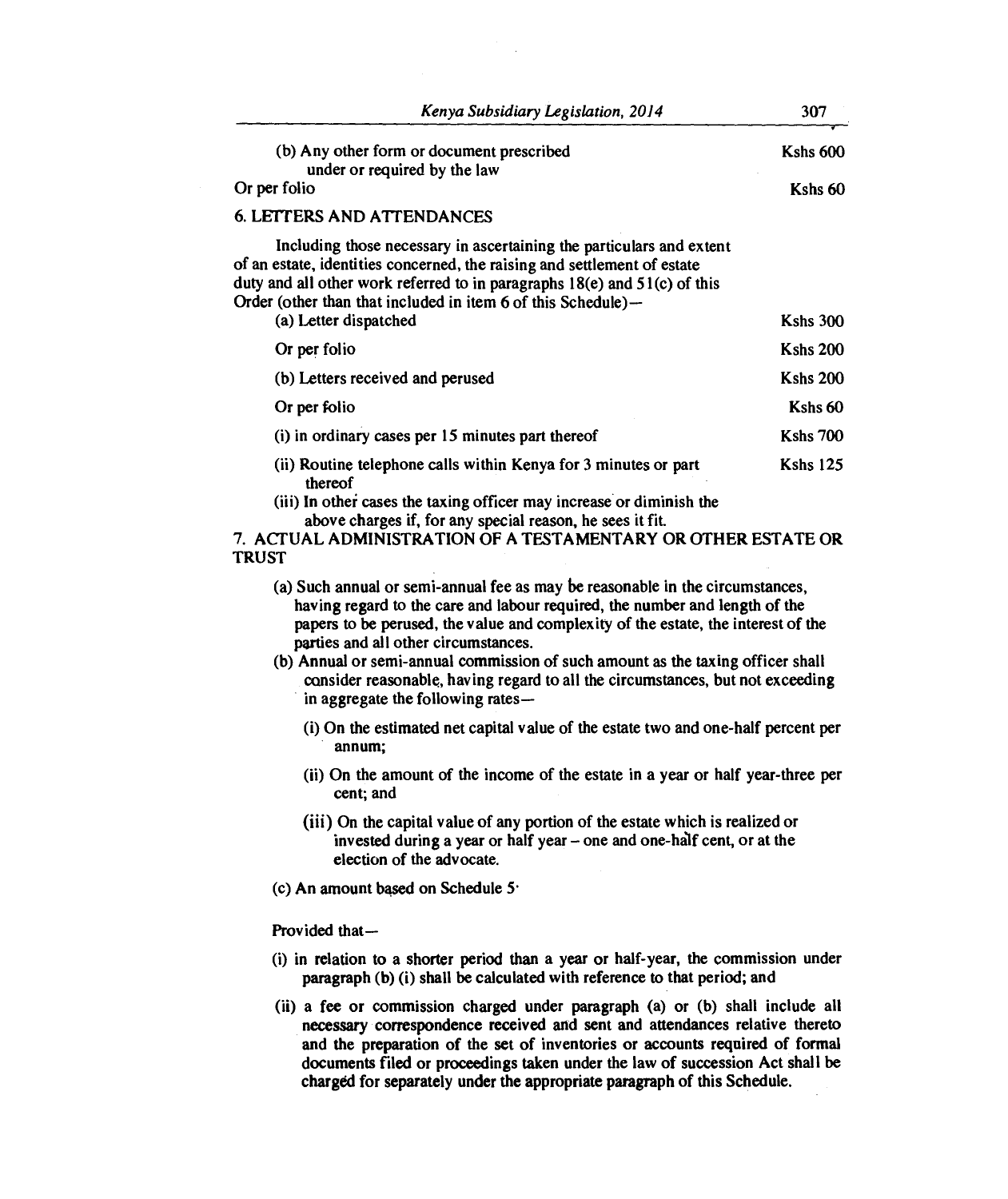### B—ADVOCATE AND CLIENT COSTS

In contested matter under the law, the fees as between advocate and client shall be—

- (a) the fees prescribed in A above increased by 50%;
- (b) the fees ordered by the court, increased by 50%; or
- (c) the fees agreed by the parties under paragraph 57 of this order increased by 50% as the case may be, such increase to include all proper attendances on the client and all necessary correspondence.

### SCHEDULE 11

COSTS OF PROCEEDINGS BEFORE TRIBUNALS OTHER THAN THOSE UNDER SCHEDULES 8 AND 9 OF THIS ORDER EXCEPT WHERE OTHERWISE PRESCRIBED UNDER THE ACT SETTING UP THE TRIBUNAL.

## A—PARTY AND PARTY COSTS

1. When an order has been made for payment of costs by either party and an advocate has been employed, those costs, in addition to the Tribunal fees, may be allowed to the successful party.

2. Costs exceeding the scale in this schedule may be allowed for special grounds arising out of the nature and importance or the difficulty or the urgency of the case. Except for good reason to be recorded, costs shall be awarded to the party who substantially succeeds upon the reference or other proceedings.

3. When taxing the costs consideration shall be given by the taxing officer to either the value of the subject-matter or, where the value of the subject matter cannot be determined, to the following criteria.

- (a) the nature and importance of the proceedings;
- (b) the complexity of the matter and the difficulty or novelty of the question raised;
- (c) the amount or value of the subject matter,
- (d) the time expended by the advocate $(s)$ ,
- (e) The number and importance of the documents prepared or perused, without regard to length.

4. The "Lower Scale" shall be applied where the matter is disposed of ex parte, by consent or by a decision on a preliminary question of law not dependant on fact and the "Higher Scale" shall be applied in all other cases.

5. The instruction fee shall include taking instructions, drawing, perusals, engrossing documents and filing the same.

6..Binding and Photostat copies; actual costs incurred supported by vouchers of all necessary photocopying will be allowed to the successful party.

7. Expert witness expenses may be allowed in accordance with Rule 74A of the Advocates Remuneration Order.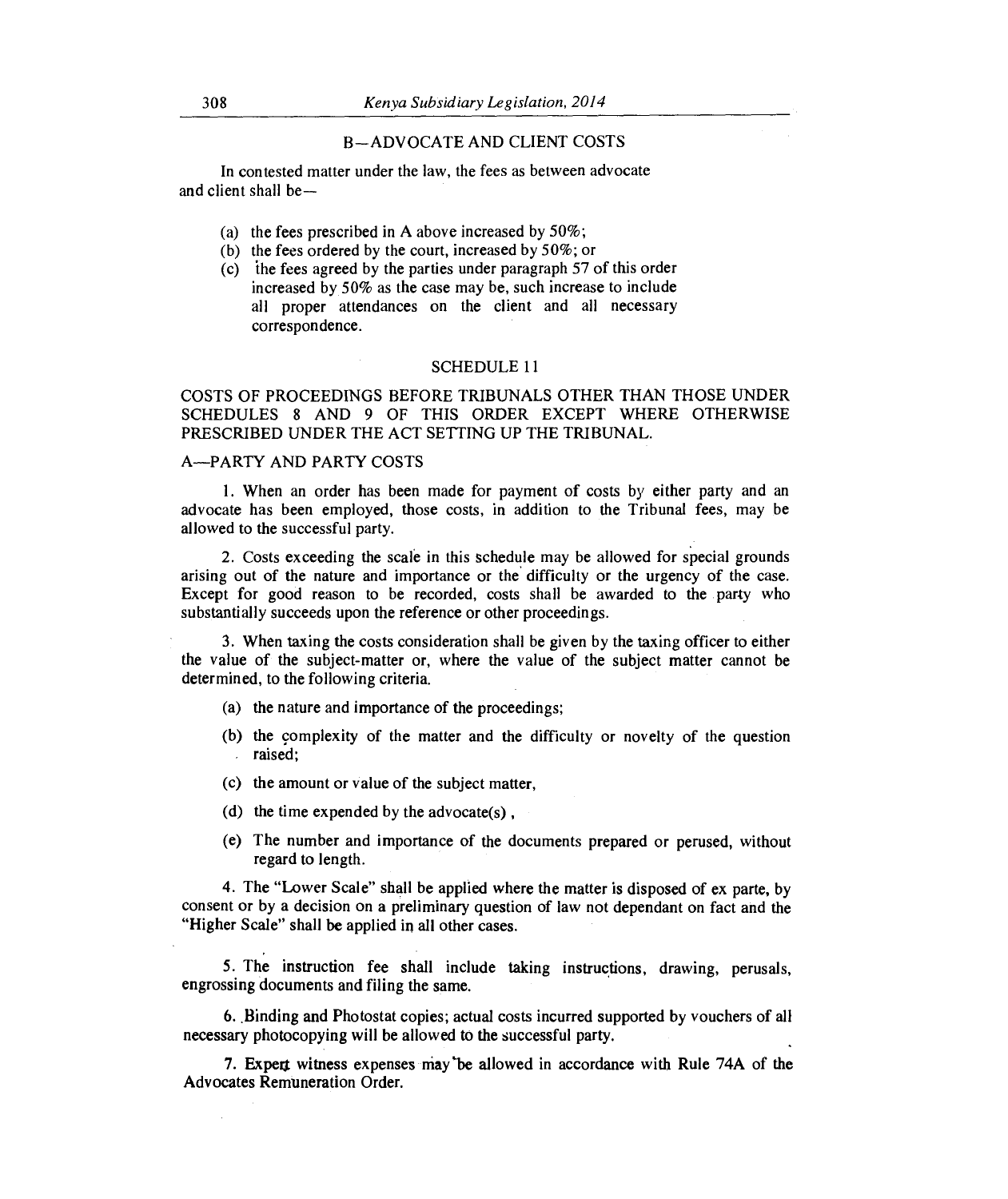8. (a) Where the value of the subject matter can be ascertained-

| That value exceeds | But does not exceed |                                                          |
|--------------------|---------------------|----------------------------------------------------------|
| Kshs.              | Kshs.               | Kshs.                                                    |
| 0                  | 50,000              | 17.640                                                   |
| 50,000             | 100,000             | 23,520                                                   |
| 100,000            | 200,000             | 35,280                                                   |
| 200,000            | 500,000             | 58,800                                                   |
| 500,000            | 1,000,000           | 100,000                                                  |
| 1,000,000          | 20,000,000          | Fees as for $1,000,000$ plus<br>an additional $1\%$ .    |
| 20,000,000         | 250,000,000         | Fees as for 20,000,000<br>plus an additional 0.5%.       |
| Over               |                     | Fees as for $250,000,000$ plus an additional $0.1\%$ per |
| 250,000,000        | cent                |                                                          |

(b) Where the lower scale applies, the fees shall be the one prescribed in (a) above reduced by 50%

- 9. Where the value of the subject matter cannot be ascertained such costs as the court in its discretion but not less than Kshs. 35,280 if undefended or unopposed and (subject to any special order for good reason connected with the nature and importance or the difficulty or the urgency of the matter) such figure being left to the discretion of the court.
- 10. (a) On any necessary attendance on the Tribunal other than at the Kshs. 500 hearing
- (b) On any necessary attendance by an Advocate at the offices of the tribunal Kshs. 500 other than (a) above
- (c) Attendances at the hearing-

|     | (i) For each day after first $d\alpha$             | Kshs. 4,000 |
|-----|----------------------------------------------------|-------------|
|     | (ii) For each part of the day after the first day  | Kshs. 2,100 |
| (d) | Where costs of adjournment of the case are awarded | Kshs. 1.200 |

# B—ADVOCATE AND CLIENT COSTS

As between advocate and client the costs shall be —

(a) The cost prescribed in A above, increased by 50%; or

(b) The costs ordered by the Tribunal, increased by 50%; or

(c) The costs agreed by the parties under paragraph 57 of this Order, increased by 50%.as the may be, such increase to include all proper attendance on the client and all necessary correspondence.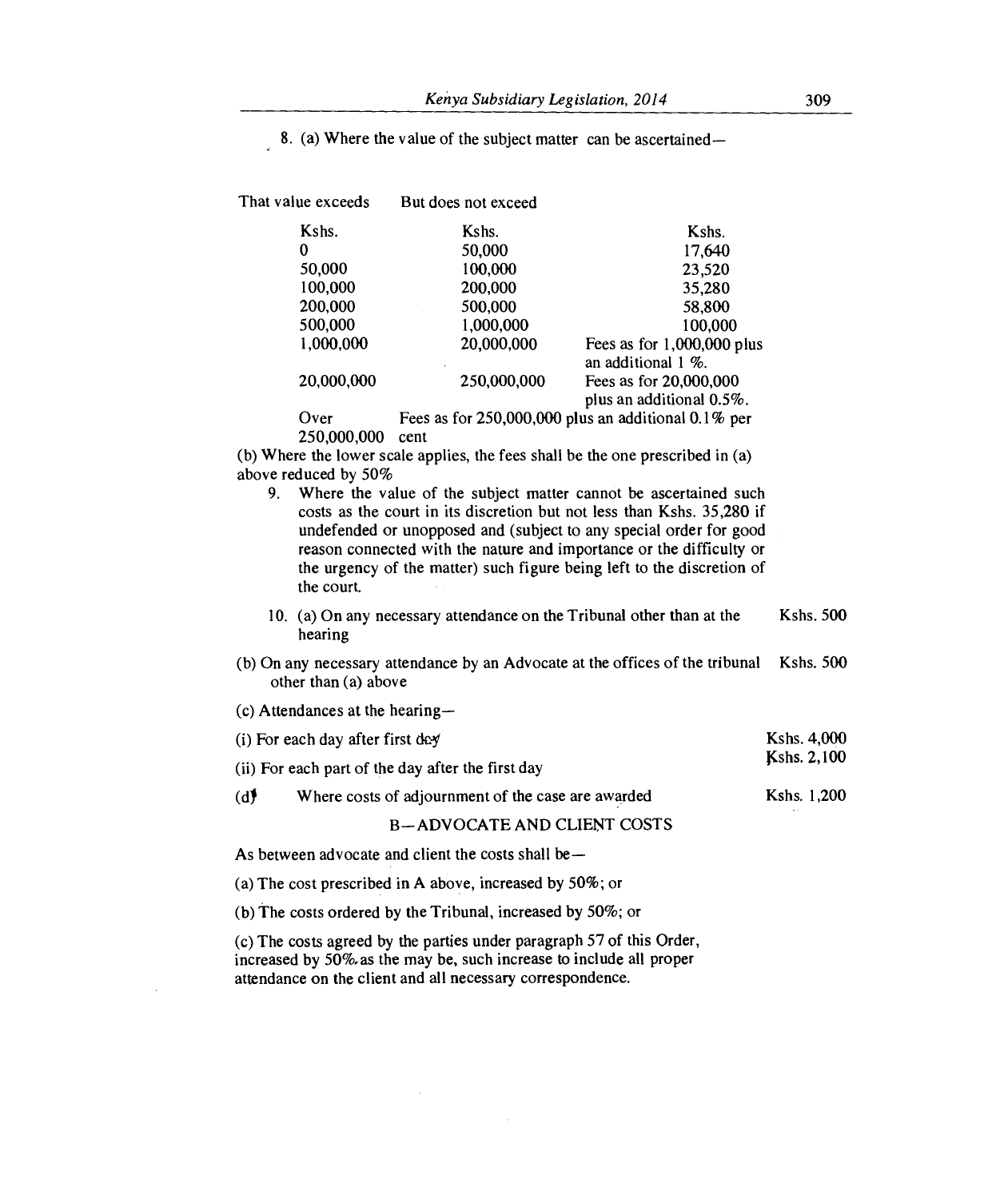# SCHEDULE 12

# PATENTS, UTILITY MODELS AND INDUSTRIAL DESIGNS

| 1. |     | INITIAL APPLICATIONS FOR REGISTRATION                                                                                                                                                                       | <b>Kshs</b> |
|----|-----|-------------------------------------------------------------------------------------------------------------------------------------------------------------------------------------------------------------|-------------|
|    |     | (a) Instructions to register one patent                                                                                                                                                                     | 42,000      |
|    |     | (b) Instructions to register one industrial design                                                                                                                                                          | 42,000      |
|    |     | (c) Instructions to register one utility model                                                                                                                                                              | 42,000      |
|    |     | (d) Instructions to enter a national phase of international<br>application                                                                                                                                  | 42,000      |
| 2. |     | SUBSIDIARY PROCESSING APPLICATIONS FOR PATENTS<br>AND UTILITY MODELS                                                                                                                                        |             |
|    |     | (a) Application for amendment of specification, claims, abstract<br>or drawings of pending patent and utility models                                                                                        | 15,120      |
|    |     | (b) Application to convert pending patent application into a utility<br>model application or vice versa and preliminary advice<br>thereon                                                                   | 15,120      |
|    |     | (c) Application for substantive examination for patents and<br>preliminary advice thereon                                                                                                                   | 6,048       |
|    |     | <b>REGISTRATION OF LICENCES</b>                                                                                                                                                                             |             |
|    |     | (d) Instructions to file an application to register a licensee of a<br>patent, industrial design or utility model and advice on<br>registerability of licence agreement                                     | 21,000      |
|    |     | (e) Drawing an application                                                                                                                                                                                  | 6,300       |
|    | (f) | Drawing a licence agreement, depending on the amount of<br>work involved but not less than                                                                                                                  | 12,600      |
|    |     | <b>ASSIGNMENTS</b>                                                                                                                                                                                          |             |
|    |     | Instructions to file an application to register a subsequent.<br>proprietor of a pending patent, utility model or industrial design<br>application or registered patent, utility model or industrial design | 21,000      |
|    |     | <b>ANNUITY APPLICATIONS</b>                                                                                                                                                                                 |             |
|    |     | Instructions to pay annual maintenance fees for a patent or utility<br>model and drafting and filing an annuity application                                                                                 | 12,600      |
|    |     | APPLICATIONS FOR EXTENSION OF TERM OF INDUSTRIAL<br><b>DESIGNS</b>                                                                                                                                          |             |
|    |     | Instructions to file an application for an extension of term of registration<br>of an industrial design                                                                                                     | 12,600      |
|    |     | APPLICATIONS TO RESTORE REGISTRATION OF PATENTS,<br>UTILITY MODELS AND INDUSTRIAL DESIGNS                                                                                                                   |             |
|    |     | Instructions to file an application to restore the registration of a patent,                                                                                                                                | 15,000      |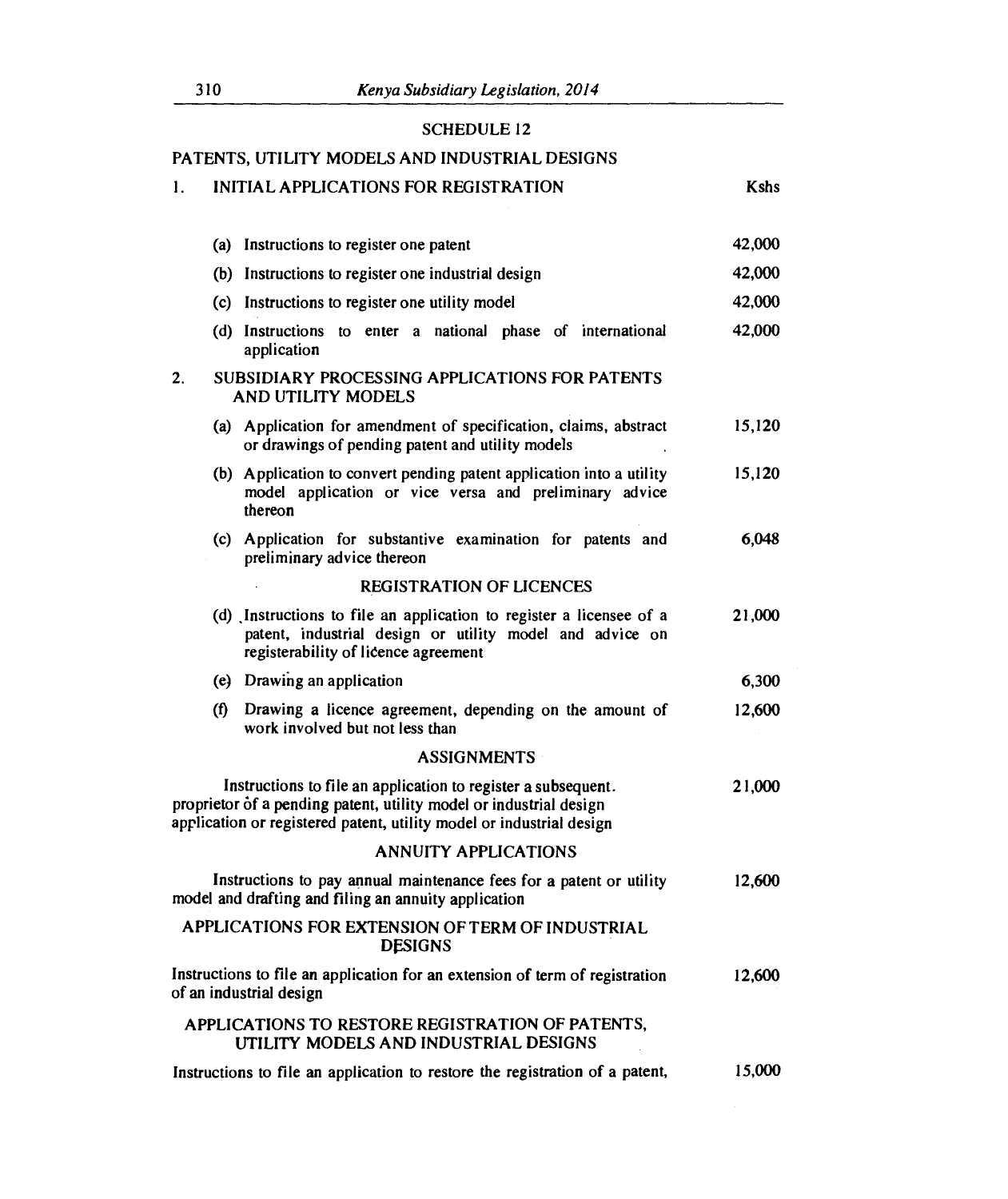utility model or industrial design and supporting affidavits

## CHANGE OF NAME OR ADDRESS

Instruction to register a change of name or change of address of the registered proprietor in respect of a patent, utility model or industrial design and reviewing all necessary supporting document 10,000

# SEARCHES AND COPIES

|     | (g) Searches at the Kenya Industrial Property Institute (the<br>"Institute") and advising thereon- |        |
|-----|----------------------------------------------------------------------------------------------------|--------|
|     | (h) (i) If qualified person                                                                        | 10.000 |
|     | (ii) If unqualified person                                                                         | 2.000  |
| (i) | Instructions to obtain registry certified copies of documents—                                     |        |
|     | (i) One copy of any document                                                                       | 2.940  |
|     | (ii) Second and additional copies of same document obtained                                        | 882    |

# INFRINGEMENT, EXPUNGEMENT, RECTIFICATION, OPPOSITION PROCEEDINGS AND APPLICATIONS AND APPEALS LISTED BELOW

simultaneously

- (a) Instructions to file infringement, expungement, rectification, caution and opposition proceedings, applications for compulsory licences, variation, transfer or cancellation of compulsory licences, entry of licences as of right and to defend or contest such . proceedings or applications where such procedings or applications are conducted before the Managing Director of the Institute (the "Managing Director") or the Industrial Property Tribunal (the "Tribunal").
- (b) Instructions to appeal to Tribunal against any decision of the Managing Director which is appealable under the Industrial Property Act.

For paragraphs 10 (a) and 10(b), such fee as the taxing officer in the exercise of his discretion and taking into consideration the nature and importance of the proceedings or applications, the patents, utility models or designs to the parties concerned, the amount of evidence filed and the time required for the proceedings and all other relevant circumstances shall decide but not less than Kshs 210,000.

| (c) Attendance before the Managing                                                                                             | (i) for a full day                      | Kshs 16,464       |
|--------------------------------------------------------------------------------------------------------------------------------|-----------------------------------------|-------------------|
| Director or the Tribunal in<br>connection with conducting<br>proceedings, applications or<br>appeals referred to in paragraphs | (ii) Every half-day or part<br>thereof: | <b>Kshs 8,232</b> |
| $10(a)$ and $10(b)$ —                                                                                                          | minutes or part<br>(iii)<br>thereof     | <b>Kshs 1,127</b> |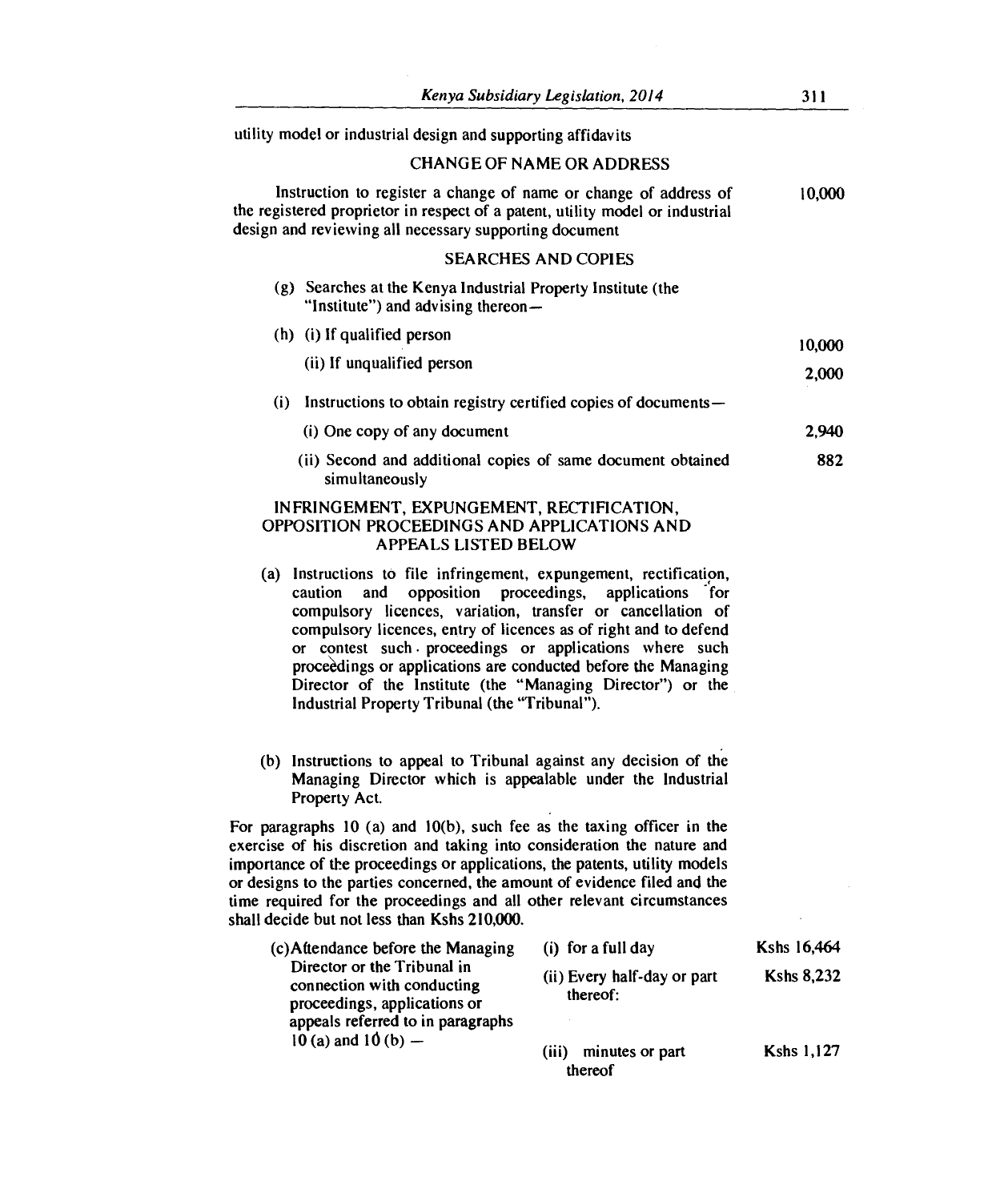|     | (iv)On interlocutory<br>matters, taking<br>directions, judgments,<br>etc. for every 15                                                                                                                                                                                                                                                                                                                                                                                                                                                                                     |            |
|-----|----------------------------------------------------------------------------------------------------------------------------------------------------------------------------------------------------------------------------------------------------------------------------------------------------------------------------------------------------------------------------------------------------------------------------------------------------------------------------------------------------------------------------------------------------------------------------|------------|
|     | (v) On taxation of bill of<br>costs for every 15<br>minutes or part thereof                                                                                                                                                                                                                                                                                                                                                                                                                                                                                                | Kshs 1,127 |
|     | <b>MISCELLANEOUS MATTERS</b>                                                                                                                                                                                                                                                                                                                                                                                                                                                                                                                                               |            |
| (j) | Instructions to advise on patentability of an invention or<br>registrability of an industrial design or a utility model or on a<br>point of law or practice; such fee as may be reasonable in the<br>circumstances but not less than                                                                                                                                                                                                                                                                                                                                       | 25,000     |
|     | (k) Instructions to request reasons for a refusal of a patent, utility<br>model or industrial design                                                                                                                                                                                                                                                                                                                                                                                                                                                                       | 8,400      |
|     | (I) Instructions to surrender a patent, utility model or industrial<br>design                                                                                                                                                                                                                                                                                                                                                                                                                                                                                              | 8,400      |
|     | (m) Instructions to have a caution or similar notice included or<br>removed from the Register in respect of a patent, utility model<br>or industrial design                                                                                                                                                                                                                                                                                                                                                                                                                | 10,500     |
|     | (n) Attendance on the Managing Director or the Tribunal for<br>every 15 minutes or part thereof -                                                                                                                                                                                                                                                                                                                                                                                                                                                                          |            |
|     | (i) For argument                                                                                                                                                                                                                                                                                                                                                                                                                                                                                                                                                           | 1,127      |
|     | (ii) For filing papers                                                                                                                                                                                                                                                                                                                                                                                                                                                                                                                                                     | 840        |
| (0) | Correspondence, where charged for separately (see the note to<br>this part of this schedule)—                                                                                                                                                                                                                                                                                                                                                                                                                                                                              |            |
|     | (i)<br>Per letter                                                                                                                                                                                                                                                                                                                                                                                                                                                                                                                                                          | 294        |
|     | (ii)<br>per folio                                                                                                                                                                                                                                                                                                                                                                                                                                                                                                                                                          | 176        |
|     | (g) Receiving and perusing letters, documents, pleadings, statutory<br>$declarations, etc.$ —                                                                                                                                                                                                                                                                                                                                                                                                                                                                              |            |
|     | (i) Per letter                                                                                                                                                                                                                                                                                                                                                                                                                                                                                                                                                             | 294        |
|     | (ii) Or per folio                                                                                                                                                                                                                                                                                                                                                                                                                                                                                                                                                          | 176        |
|     | (h) Drawing all necessary documents associated with any of the<br>applications or proceedings referred to above in this Schedule<br>including but not limited to, requests and statements of facts in<br>infringement proceedings, applications for expungement and<br>rectification, applications for entry or expungement of cautions,<br>applications for compulsory licences and licences as of right,<br>notices of<br>opposition to design<br>applications,<br>statutory<br>declarations, counter-statements and all documents associated<br>with any of the above:- |            |
|     | (i) Per folio                                                                                                                                                                                                                                                                                                                                                                                                                                                                                                                                                              | Kshs $470$ |

J.